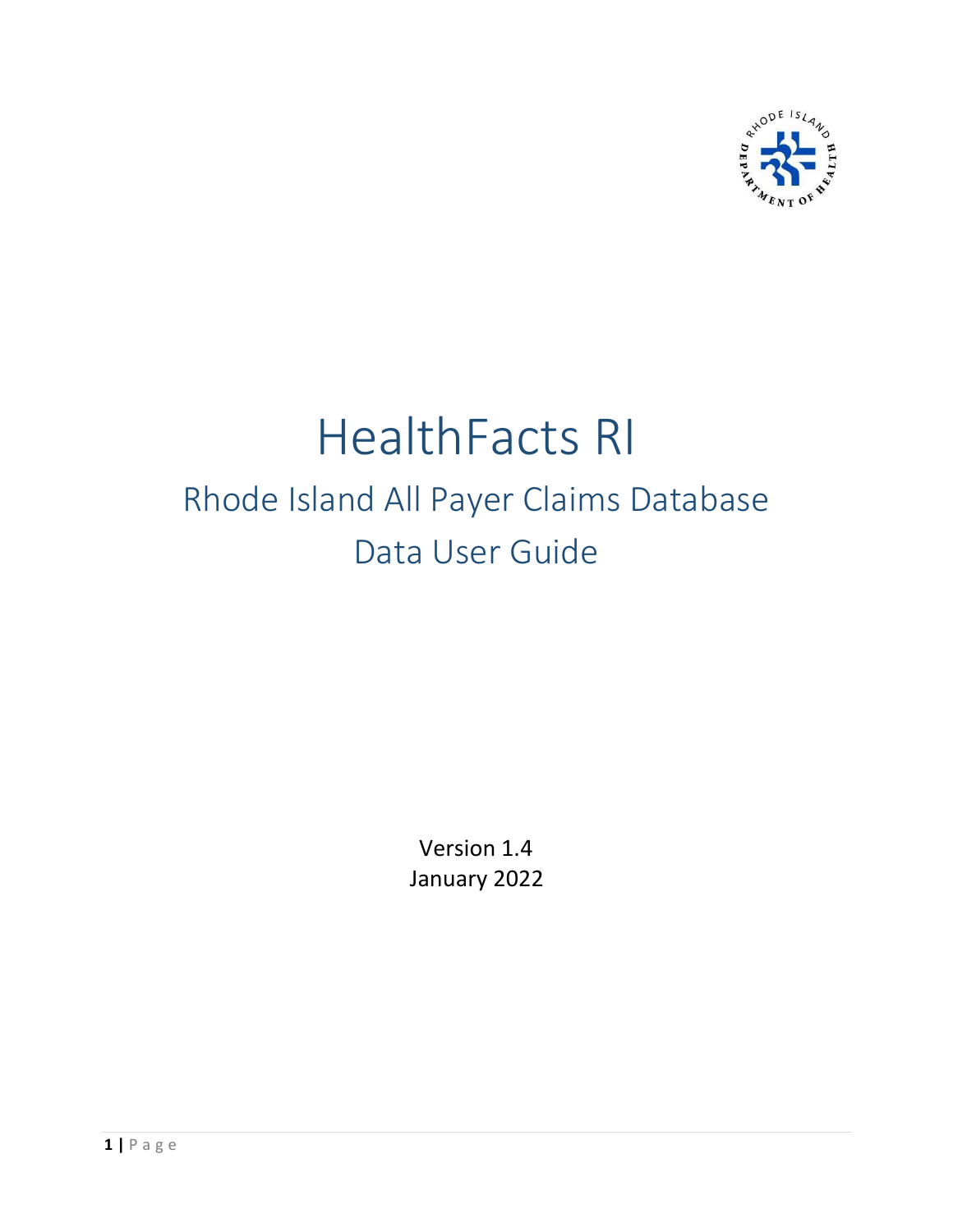# Table of Contents

# Contents

| $\dots$ 15 |  |
|------------|--|
|            |  |
|            |  |
|            |  |
|            |  |
|            |  |
|            |  |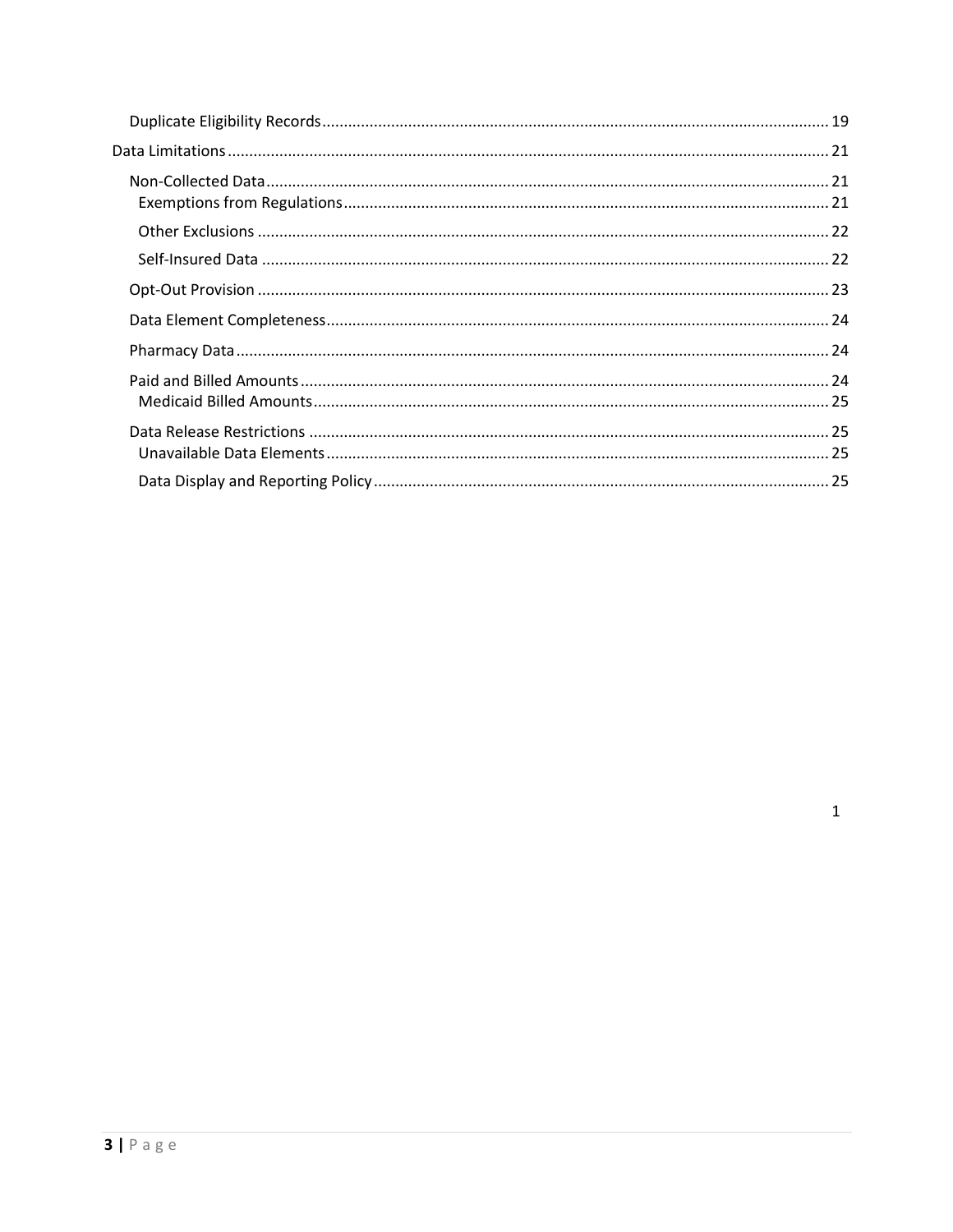# HealthFacts RI APCD Snapshot

Issued: July 2021The State plans to make data available for release on an annual basis, once a full year of new data is complete and fully processed by HealthFacts RI. This typically takes six months from the date of service.<sup>1</sup> Therefore, the State plans to release each year's data during the second half of the following year. For example, 2021 data will be available for release in the second half of 2022.

HealthFacts RI data collection and data release are governed by the [APCD Regulation.](https://rules.sos.ri.gov/regulations/part/216-10-10-5)

A snapshot of the data available in HealthFacts RI can be found on the State of Rhode Island website, [\[LINK\]](https://public.tableau.com/views/APCDSnapshot-RhodeIsland/1_DataOverview?:language=en-US&:display_count=n&:origin=viz_share_link). The snapshot is provided through Tableau Public dashboards and includes the following information:

- **Data Overview:** Provides a high-level view of the volume of data available in the APCD, what products are being submitted, and how the volume of data has changed over time.
- **Data Availability:** Provides insight into how much claims and enrollment data is available and what gaps, if any, exist in that data.
- <span id="page-3-0"></span>• **Medical Procedures:** Presents the top 25 services from medical claim lines that can be sorted by claim volume, total, and average cost and to search for specific procedures and categories of interest.
- **Drug Prescriptions:** Presents the top 25 prescribed drugs from pharmacy claim lines that can be sorted by claim volume, total, and average cost and to search for specific dugs and categories of interest.

The state plans to refresh the data in the HealthFacts RI APCD Snapshot dashboards on a quarterly basis.

| <b>Commercial Payers</b>       | <b>Public Payers</b>             |
|--------------------------------|----------------------------------|
| Aetna                          | Medicaid                         |
| Blue Cross Blue Shield of MA   | CMS Medicare FFS (Parts A, B, D) |
| Blue Cross Blue Shield of RI   |                                  |
| Cigna                          |                                  |
| <b>CVS Health</b>              |                                  |
| Harvard Pilgrim Health Plan    |                                  |
| Neighborhood Health Plan of RI |                                  |
| <b>Tufts Health Plan</b>       |                                  |
| UnitedHealthcare               |                                  |

Updated July 2021 <sup>1</sup> See the *Claims Lag* section of this guide for a full explanation of lag time from when the service is rendered to when the claim is available in the APCD.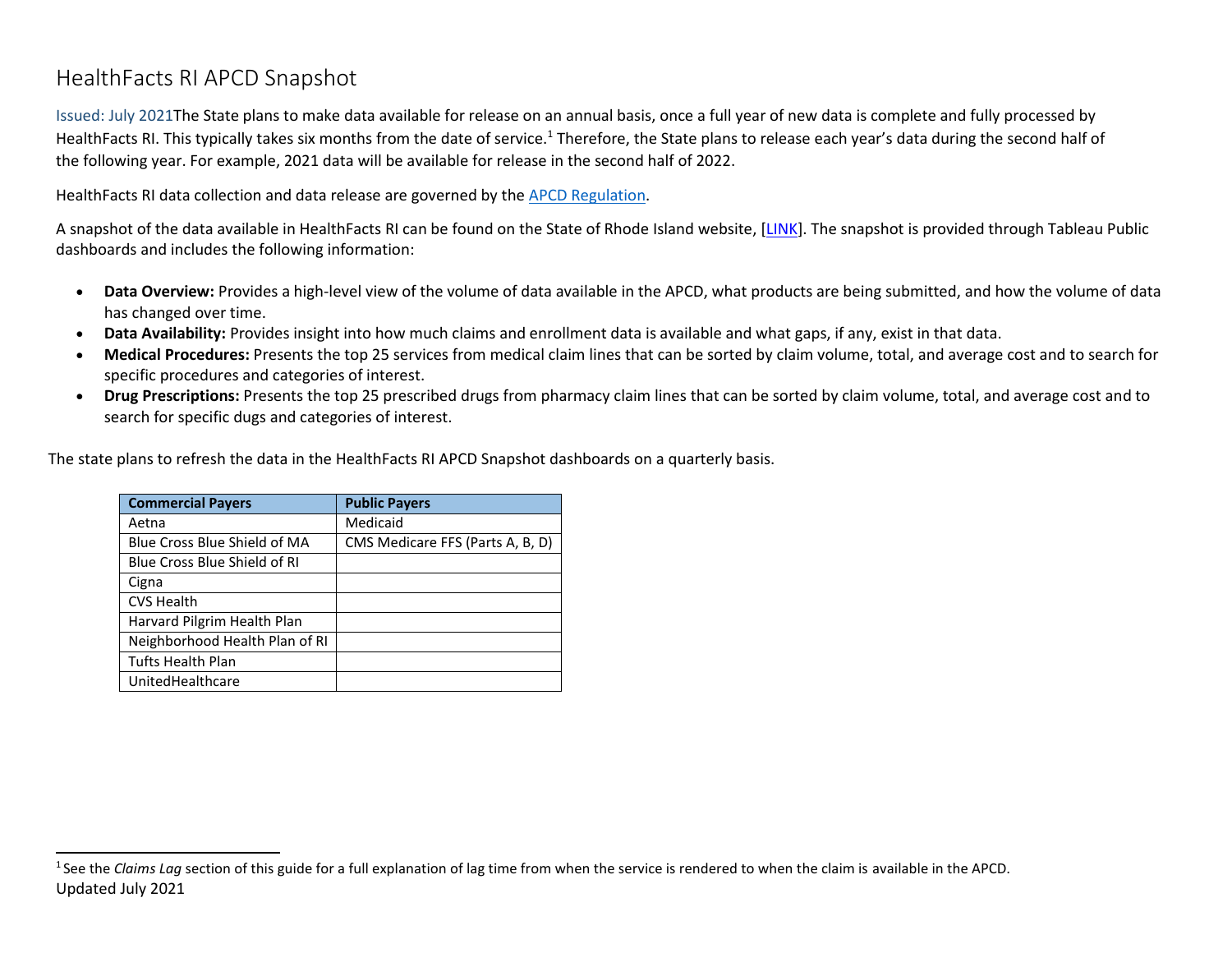# <span id="page-4-0"></span>HealthFacts RI Overview

# <span id="page-4-1"></span>History of the RI APCD

HealthFacts RI is Rhode Island's All-Payer Claims Database (APCD), a large-scale database that systematically collects healthcare claims data from a variety of payer sources, including Medicare, Medicaid, and RI's nine largest commercial payers.

In 2008, RI passed legislation to enable a healthcare database to collect healthcare claims data from payers. In 2013, the Regulations were issued to provide data collection guidelines and data release policies and procedures. In 2018, the [RI APCD Regulations](https://rules.sos.ri.gov/regulations/part/216-10-10-5) were updated to enable the collection of dental claims. The goals of HealthFacts RI are threefold: (1) to identify areas for improvement, growth, and success across the healthcare system; (2) to understand and quantify health system performance and healthcare transformation; and (3) to provide meaningful comparison and actionable data and reports to help inform policy and consumer decisions.

HealthFacts RI is a multi-agency initiative between the RI Department of Health (RIDOH), the Office of the Health Insurance Commissioner (OHIC), the Executive Office of Health and Human Services (EOHHS), and HealthSource RI (HSRI), the RI Health Benefits Exchange.

## <span id="page-4-2"></span>Data Collected

HealthFacts RI includes data from commercial, Medicare, and Medicaid payers who have more than 3,000 covered lives in Rhode Island. Although data collection began in May 2014, payers submitted historic data for calendar years 2011 through 2013. The database currently contains healthcare claims and related data from 2011 to 2019. Data collection is ongoing.

– Payers are required to submit five types of files to the database, on a monthly or quarterly basis: eligibility file, medical claims file, pharmacy claims file, dental claims file and provider file. For a full description of the data elements contained in each file, see the RI APCD Technical Specifications Manual(TSM).

#### <span id="page-4-3"></span>Eligibility File

The Eligibility file includes medical, dental, and pharmacy enrollment information for the members covered by each payer during the reporting period. Eligibility files include member demographic information and information regarding an individual's plan and coverage type.

#### <span id="page-4-4"></span>Medical Claims File

The Medical Claims file includes information on the medical services rendered to covered individuals during the reporting period. This file contains a wealth of useful cost and utilization data, such as diagnosis and procedure codes, charge amount, paid amount, copay amount, deductible amount, type of setting, and rendering/billing provider information, among other data.

#### <span id="page-4-5"></span>Dental Claims File

The Dental Claims file includes information on the dental services rendered to covered individuals during the reporting period. Among the data elements submitted in this file are procedure code, charge amount, paid amount, copay amount, deductible amount, rendering/billing provider information, dental quadrant and tooth surface codes, among other data.

#### <span id="page-4-6"></span>Pharmacy Claims File

The Pharmacy Claims file includes information on pharmacy services rendered to covered individuals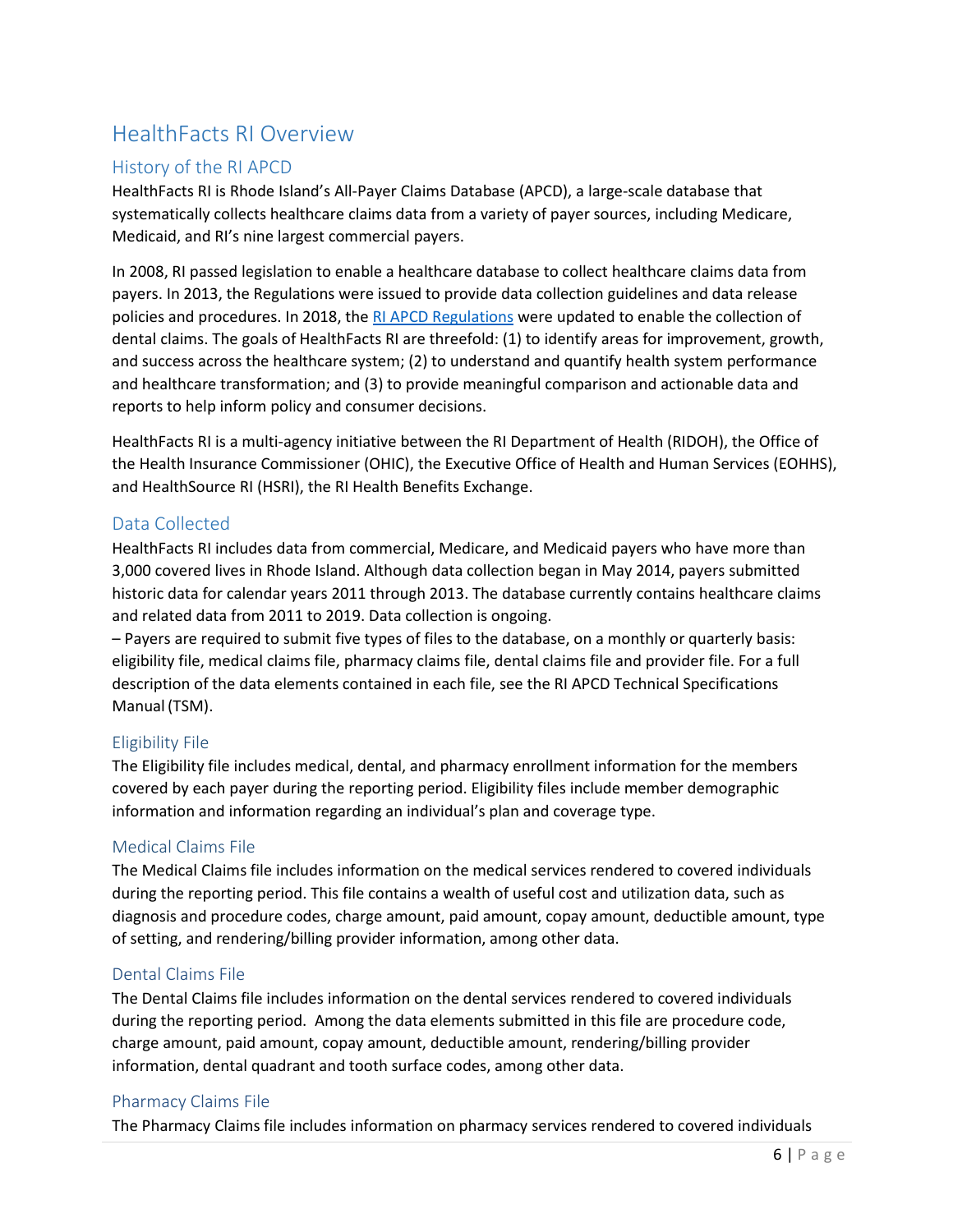during the reporting period. Among the data elements submitted in this file are National Drug Code, national pharmacy ID, prescribing provider information, generic/brand drug indicator, plan paid amount, copay amount, and deductible amount.

### <span id="page-5-0"></span>Provider File

The Provider file includes information on the providers associated with the medical, dental and pharmacy services submitted during the reporting period. These files contain data related to healthcare providers themselves, including elements such as National Provider Identifier (NPI), provider name, provider specialty, and provider geographic information (e.g. city, ZIP code, etc.), among other data.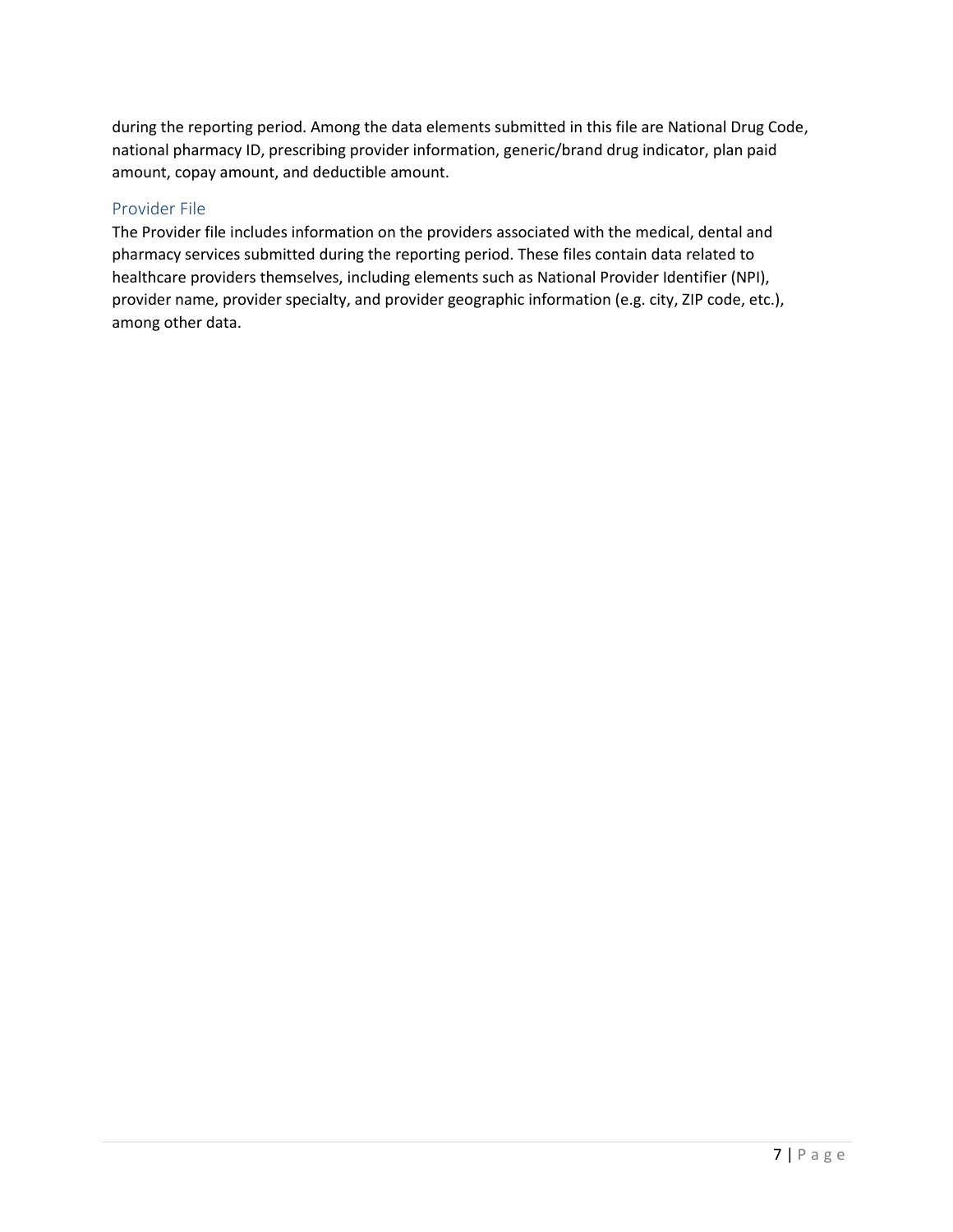# <span id="page-6-0"></span>Privacy and Security

There are several privacy and security policies in place to protect the HealthFacts RI database and ensure that member data remains confidential and secure.

Most importantly, all HealthFacts RI data is de-identified, in that payers remove all information that could directly identify an individual. For a full list of identifiers that are excluded from the database, see the *[Identifiable Data](#page-20-3)* section of this guide. De-identification is accomplished through the use of an independent "Lockbox Services Vendor." Before sending any data to the APCD, payers submit member data (with identifiable information) to the Lockbox Services Vendor. The Lockbox Services Vendor assigns a unique APCD-specific ID to each individual and sends this Unique Member ID back to each payer. Payers then use this Unique Member ID instead of any identifiable information in the healthcare claims data sent to HealthFacts RI. This method ensures that neither the State nor any APCD vendor ever has access to both the claims data and the patient identifying information. This protects member privacy and reduces the chance of identifying an individual using the HealthFacts RI data.

Even though HealthFacts RI data is de-identified, all members still have the option to "opt-out" of having their data submitted to the APCD at any time. For more information about opt-out, see the *Opt-Out Provision* section of this guide or the HealthFacts RI FAQs*: Questions about the Opt-Out Process.*

Finally, all individuals or organizations that have access to HealthFacts RI data must follow strict security measures that comply with HIPAA, the HITECH Act, and U.S. Department of Health and Human Services (HHS) guidance. Security measures include encryption for transmitted and stored data; strict access, roles, and permissions standards; and storage on secure servers with appropriate backup, recovery, and disaster plans. These security measures are ensured and codified through contractual agreements with the State.

# <span id="page-6-1"></span>Data Management

HealthFacts RI is governed by an Interagency Staff Workgroup (ISW) comprised of representatives from RIDOH, EOHHS, OHIC, and HSRI. The ISW oversees HealthFacts RI data vendors who collect data, and store, host, and manage the database. The Data Management Vendor is responsible for collecting, aggregating, and enhancing the data, as well as sending fully processed data extracts to the State. The Lockbox Services Vendor is responsible for de-identifying enrollment data by assigning a unique member ID to everyone, maintaining the opt-out website, and flagging any members who have opted-out so that their information is not submitted to the APCD.

# <span id="page-6-2"></span>Data Validation

To ensure that the HealthFacts RI data is as correct and complete as possible, the data undergoes three rounds of validation and quality assurance checks.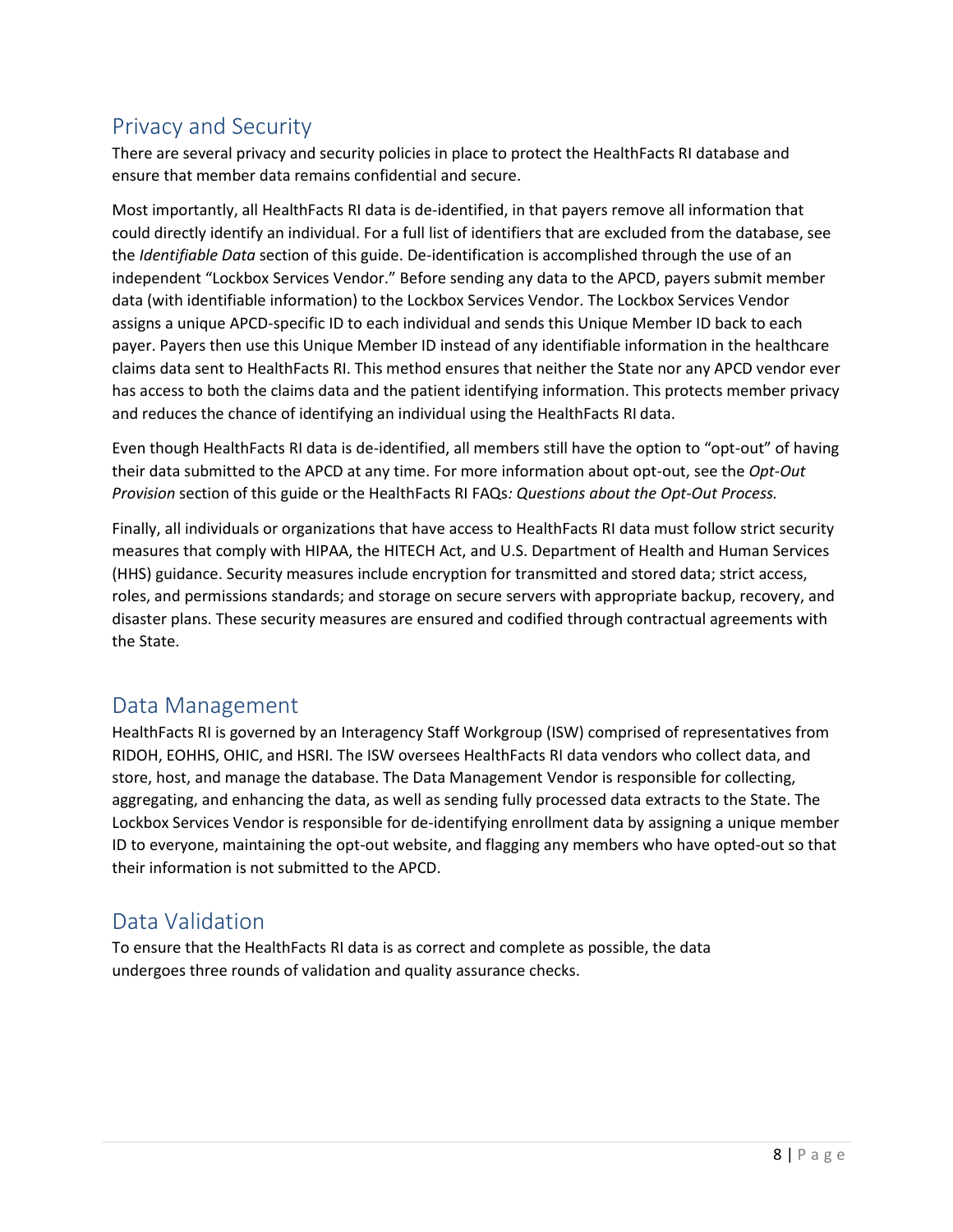# <span id="page-7-0"></span>Tier 1 Validation Checks

Tier 1 validation checks are automated checks used to identify common data errors. Hundreds of checks are run against data files as they are submitted by payers to ensure that the incoming data meets the following general quality standards:

- Data is submitted in the correct format for each field and elements within each file follow the specifications laid out in the TSM (correct element types, lengths, and validvalues);
- Submitted data meets the thresholds for allowable errors/nulls;
- Counts and record totals match the submitter-supplied control totals;
- Required and conditional fields are populated;
- Data submitted are valid and/or logical for each field and in relationship to each other; and
- Files match across common data elements.

The results of the Tier 1 validation checks are sent back to each payer as files are processed. Payers are required to correct any errors and re-submit the files.

#### <span id="page-7-1"></span>Tier 2 Validation Checks

Tier 2 validation checks are also automated and performed quarterly but occur once the data has passed the Tier 1 checks and entered the system. The purpose of this level of validation is to check for the reasonableness of the submitted data, and to compare it against past submissions, including monthover-month trend analyses and consistency in data volume and quality. Payers are notified of any issues identified as part of Tier 2 checks within ten days and are required to respond and/or re-submit data accordingly. Additionally, the Data Management Vendor produces quarterly post-Level 2 validation reports. These reports offer an additional level of quality assurance, as they are used to identify trends in submitted data and any significant deviations. These reports include the following metrics:

- Demographics (e.g., member counts, percent female/male, etc.);
- Rolling aggregation figures (e.g., dollar amounts for paid services in a given month, units per enrolled member per workday, etc.);
- Count of medical member months compared to pharmacy member months for each submitter;
- Exchange-related enrollment figures (e.g., purchased through the exchange, percent catastrophic coverage plans, etc.);
- Number of records dropped out due to each exclusion and/or business rule applied for each submitter and for the full database;
- Pharmacy (e.g., percent refills, percent generics, etc.);
- Provider and facility (e.g., inpatient counts, provider type, etc.);
- Count of members covered under ERISA-eligible plans;
- Opt-out tallies;
- "Unknown" tallies;
- Statistics on the Master Patient Index; and
- Statistics on the Master Provider Index.

#### <span id="page-7-2"></span>Tier 3 Validation Checks

Tier 3 validation checks are annual, post-processing validation reports. These reports are sent back to payers within thirty days of annual data being processed and enhanced and show the degree to which HealthFacts RI data aligns with the submitters' internal metrics. These reports include information on how this year's data compares to past years' data and compare the data to database-wide averages. The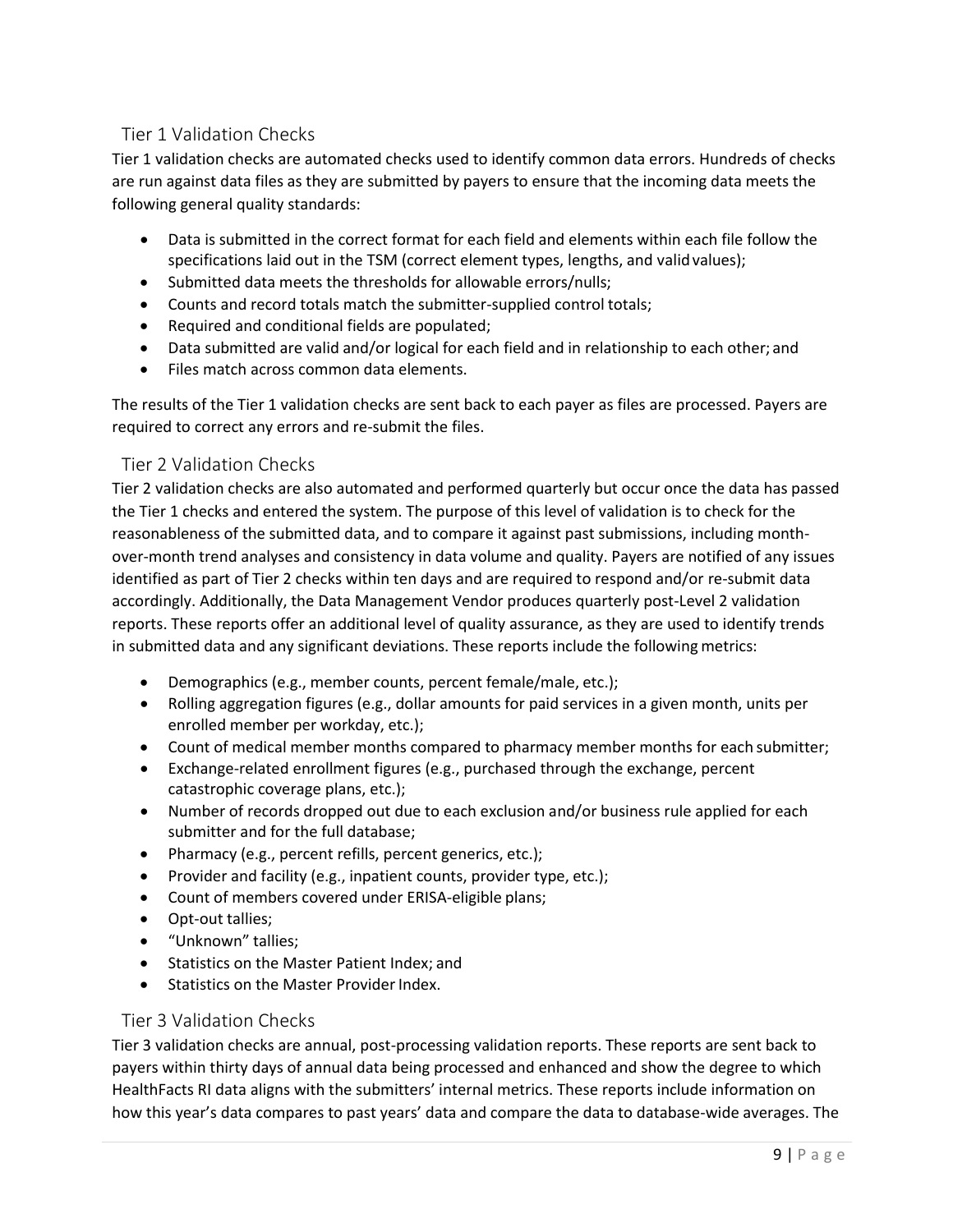Data Management Vendor works with the submitters to investigate any data issues, determine reasons for discrepancies, and identify remediation strategies for the current submission and submissions going forward.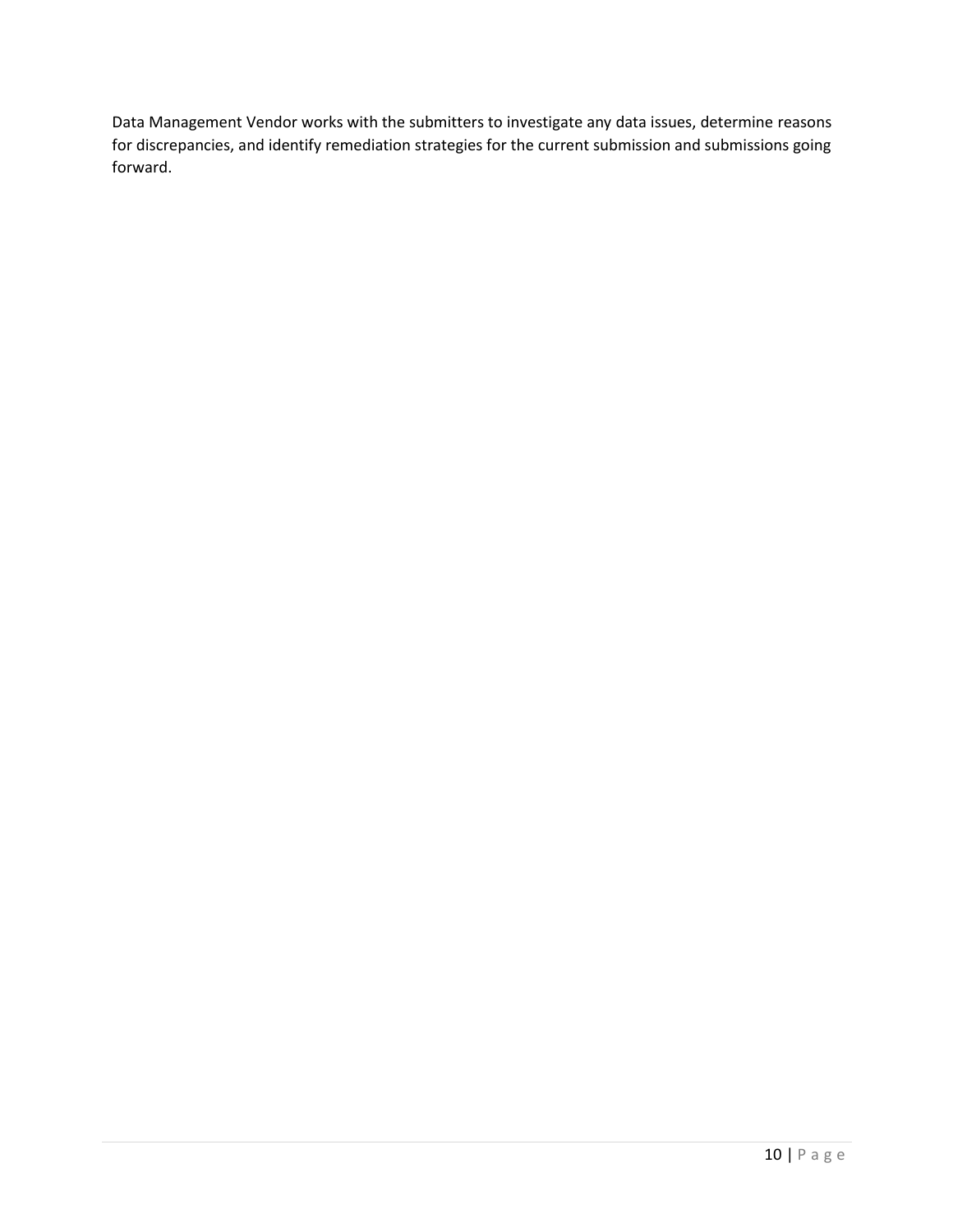# <span id="page-9-0"></span>HealthFacts RI Data Release

HealthFacts RI offers different types of data products to meet different users' needs. Each product has unique advantages and a distinct request process.

# <span id="page-9-1"></span>Data Products

### <span id="page-9-2"></span>Summary Tables and Reports

Summary data tables and reports are available free of charge on the [HealthFacts RI webpage](http://www.health.ri.gov/data/healthfactsri/) (under the "About" tab). These reports and tables focus on key healthcare issues and are highly summarized. To protect patient privacy, tables and reports do not include any data points based on fewer than eleven members (known as "cell suppression"). To date, the State has published three reports:

- *Potentially Preventable Emergency Room (ER) Visits,* which looks at reasons for ER visits that could have been potentially avoided or prevented.
- *A Preliminary Look at Chronic Conditions in Rhode Island,* which explores the impact of chronic diseases on healthcare utilization and spending in the State.
- Potentially Preventable Readmissions Related to Behavioral Health in Rhode Island, which looks at how behavioral health conditions affect a person's chance of having a hospital readmission that could have potentially been avoided.

Additionally, the State has published a series of interactive reports, which can be found [here.](https://app.powerbigov.us/view?r=eyJrIjoiNWJjMzA5NmQtZGE1OC00ZWI0LWE5YzktNTY3MDk5MmI2MWNmIiwidCI6IjUyY2E2YTU0LTQ0NjUtNDYzNS1iZmYzLTY1ZDBhODQxMjI4OCJ9)

## <span id="page-9-3"></span>Standard Claims Extracts

Standard extracts are pre-built, claims-line level extracts with individual member detail that may be used for statistical and other complex analyses. As these extracts contain a high level of detail, they are intended for research purposes and require a full application and review process. As part of the application, requesters must justify why claims-level detail is necessary for their project. Requesters must pay a fee, sign a Data Use Agreement, and be approved by the Director of the Department of Health to receive standard claims extracts.

There are two types of standard extracts available for request for both medical claims and pharmacy claims:

- *Core Extract* (moderate detail): The Core Extract contains data elements related to member enrollment and demographics, medical and/or pharmacy claims, and provider information associated with the requested claims. The Core Extract contains a lower level of detail in that full service and eligibility dates are confined to months and years, member city is removed, and only the first three digits of the ZIP code are released.
- *Extended Extract* (high detail) The Extended Extract contains all data elements from the Core Extract, plus the full dates of service and eligibility as well as member city and the full five-digit ZIP code. Requesters requiring Extended Extracts must justify why this higher level of detail is necessary for their project.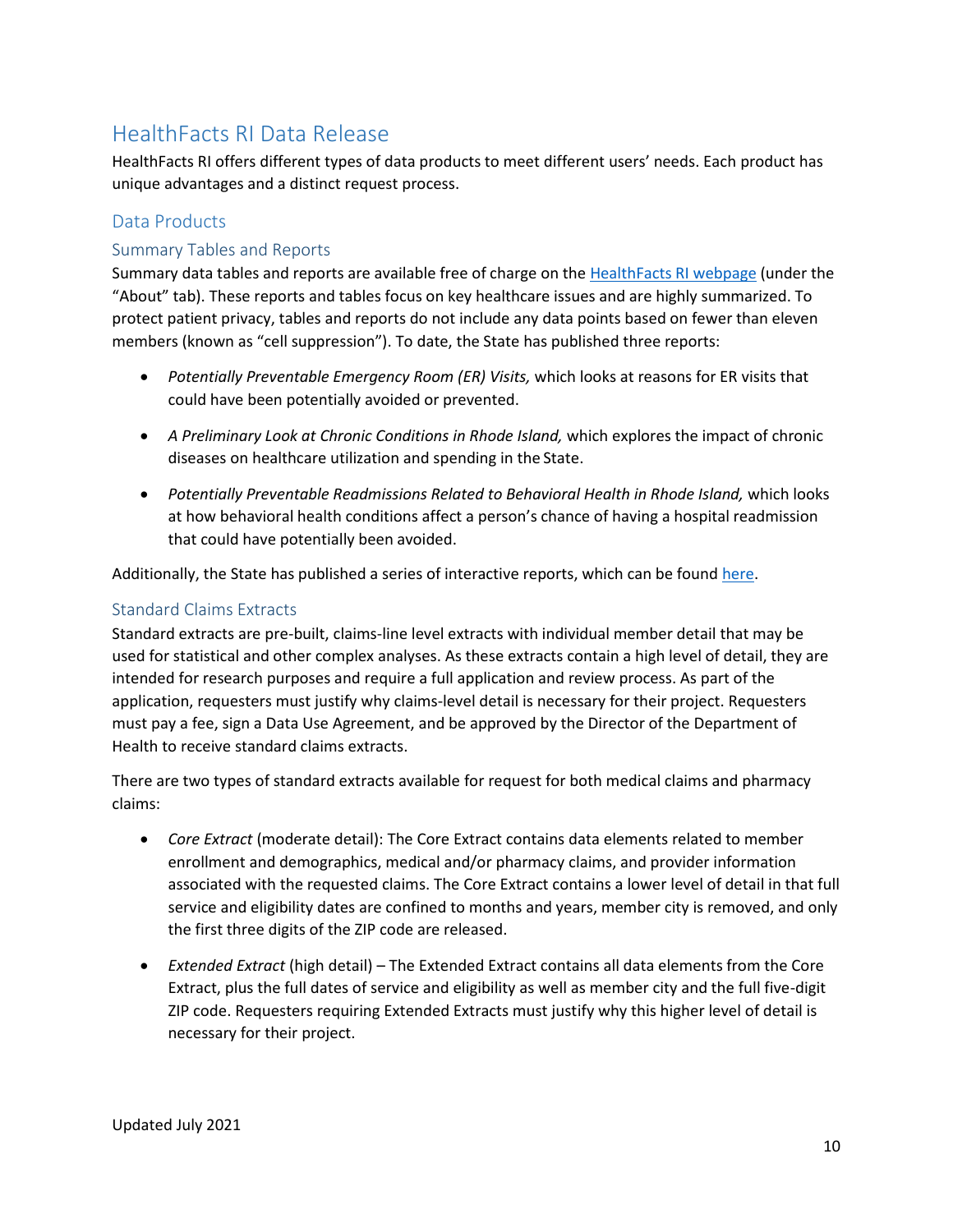The HealthFacts RI Data Element Dictionary provides a full description of the data elements available in each extract. On average, medical claims extracts are 70GB, and pharmacy extracts are 25GB. The size of an extract varies based on the types of data (i.e. medical, pharmacy or both) and the number of years requested. Because of the large size of standard extracts, users will need robust database infrastructure (e.g., SQL Service, Oracle, etc., with 1–2 TB storage) in which analytic files can be prepared for use with statistical software, such as SAS or R, to use standard extracts. If approved for use, standard extracts are delivered to users as flat text files via SFTP with PGP encryption.

There are three options for requesting Standard Claims Extracts:

- *Single use, single agency*: This is for a single project within one organization and includes all approved file types (medical and pharmacy claims, enrollment, and provider information) and all approved years of data (including new years of data when available).
- *Multi-use, single agency*: If you anticipate using standard extracts for multiple projects within your organization, we recommend applying for a multi-use, single agency license. This license includes all approved file types (medical and pharmacy claims, enrollment, and provider information) and all approved years of data (including new years of data when available).
- *Multi-use, multi-agency*: If you anticipate using standard extracts for multiple projects across multiple agencies (e.g., through a formal partnership or coalition), we recommend applying for a multi-use, multi-agency license. This license includes all approved file types (medical and pharmacy claims, enrollment, and provider information) and all approved years of data (including new years of data when available).

#### <span id="page-10-0"></span>Custom Requests

Custom requests are for data that is not already available on the HealthFacts RI website and for which standard claims extracts are not appropriate. This may include custom aggregated reports, or custom extracts, and may require custom analytics to be applied. Requesters define the type of data, data elements, and any custom analytics needed. All custom requests require an application. Custom requests require review by the Data Release Review Board and approval by the Director of the Department of Health when:

- Individual claims with member-level detail are included (e.g., member ID, five-digit ZIP code, etc.)
- Results of cells based on fewer than 11 members are displayed

Requests for custom aggregate data in which cells based on fewer than 11 members are not displayed do not require a full review and approval process.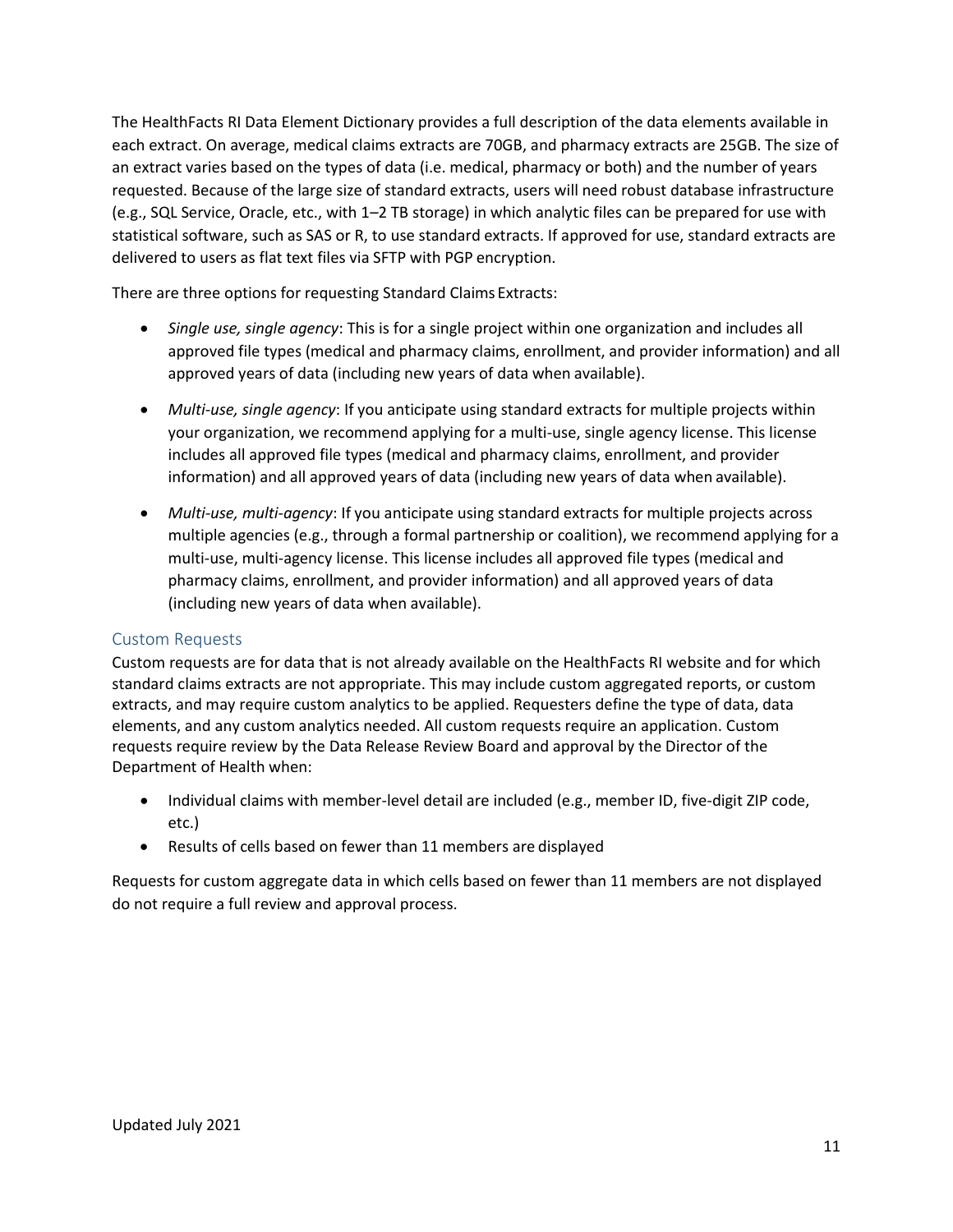#### <span id="page-11-0"></span>**Summary Tables and Reports Custom Requests Standard Claims Extracts Custom Standard Claims Extracts Custom Requests** Description Summary tables and reports available free of charge on RIDOH website Pre-built extracts with individual medical and/or pharmacy claims and associated member and provider detail Data not publicly available on the HealthFacts RI website and for which standard claims extracts are not appropriate. May include custom reports, extracts, and/or analytics. Level of Detail Summary Summary Summary Claims-line level Summary or claims-line level Intended Audience General Public Researchers and Sophisticated Users **Any (providers, researchers, non-profits)** Potential Uses **•** Inform consumers on key healthcare issues • Highlight issues to policymakers • Provide statistics for grant applications • Track healthcare spending and utilization trends overtime • Evaluate interventions and policy changes • Identify cost drivers and spending trends • Compare healthcare quality across providers • Evaluate effects of new treatment • Compare payers' or employers' population health to statewide averages • Measure provider performance with custom attribution methodology • Assess trends in utilization • Measure prescription drug use • Evaluate effects of specific policies on healthcare spending Available Options  $\|\bullet\$  Summary reports of Potentially Preventable Emergency Room Visits, Chronic Conditions in Rhode Island, and Potentially Preventable Readmissions Related to Behavioral Health in Rhode Island • Interactive Tableau reports which include Medical and/or pharmacy claims for: • Core Extract (moderate detail) • Extended Extract (high detail) Requests may be for: • Single use, single agency • Multi-use, single agency • Multi-use, multi-agency • Custom aggregate reports without small cells displayed • Custom aggregate reports with small cells displayed • Custom claims-line level extracts • Custom analytics Access method | Available on RIDO[H HealthFacts](http://www.health.ri.gov/data/healthfactsri/) [RI webpage](http://www.health.ri.gov/data/healthfactsri/) Full application and review process All requests require application. Review process depends on type of request. Processing Time None 2-4 months 2-4 months Determined on a case-by-case basis Fees None • Single use, single agency: \$25,000 • Multi-use, single-agency: \$50,000 per year (license is renewed annually) • Multi-use, multi-agency: \$87,500 per year (license is renewed annually) Determined on a case-by-case basis

Data Products Comparison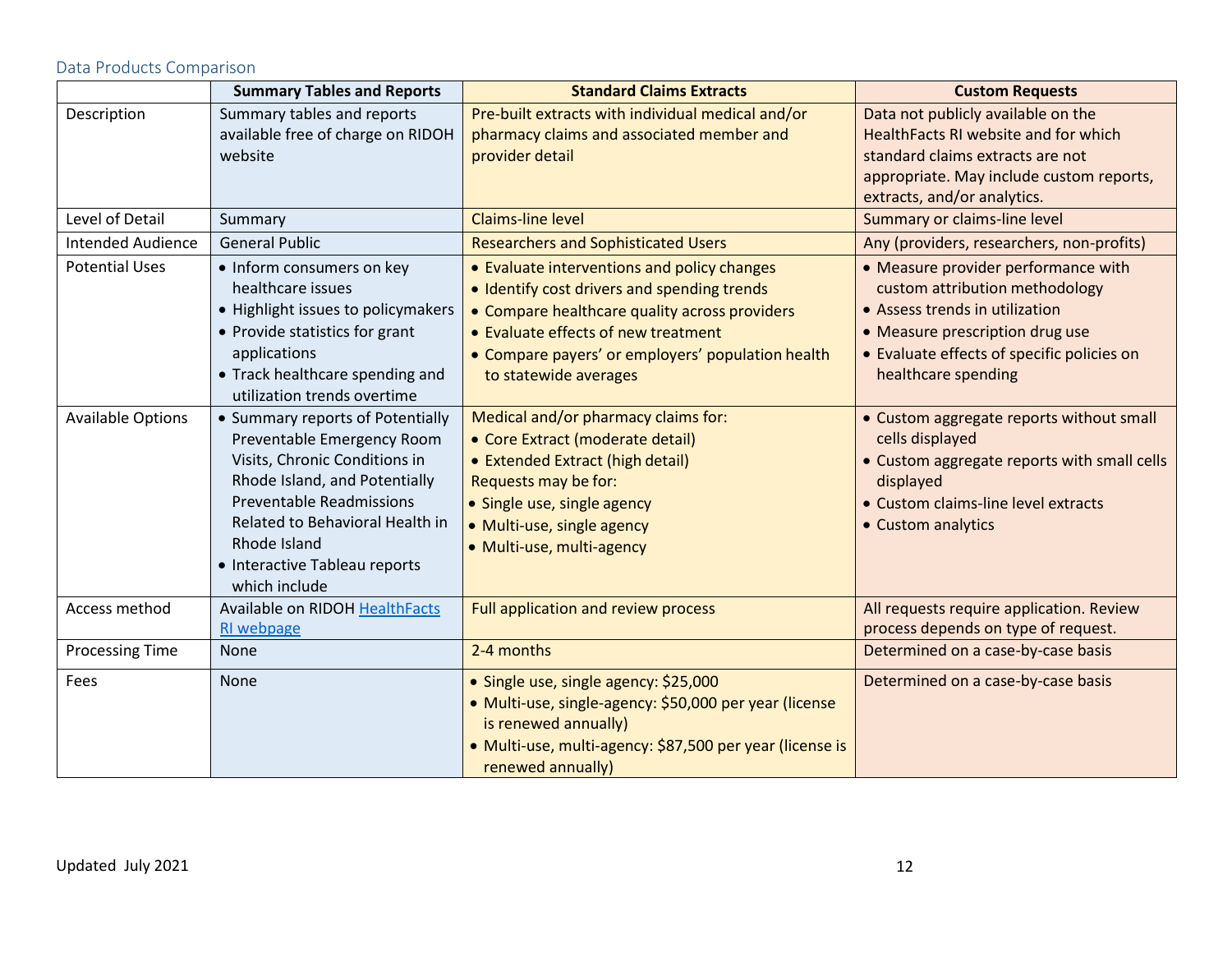## <span id="page-12-0"></span>Data Request Process

#### <span id="page-12-1"></span>Summary Tables and Reports

Visit the [HealthFacts RI webpage](https://health.ri.gov/data/healthfactsri/) and click on the "About" tab for a list of summary reports and tables. This data is available free of charge to the public.

Requesters should check the HealthFacts RI webpage before requesting additional data to determine if public reports and tables will meet their needs.

#### <span id="page-12-2"></span>Standard Claims Extracts

All requests for standard claims extracts require a full application and review process.

- **1.** Review the paper copy of the Standard Claims Extracts Application and gather all necessary documentation before beginning the online application. **Note: Applicants cannot save and**  return to the online application once is it started.
- 2. Complete the online application.
- 3. Attach a signed RI APCD Data Use Agreement to the application.
- 4. Complete the Application Fee Remittance form and mail check to RIDOH.
- 5. Once application and fee are received, a member of the HealthFacts RI team will contact you regarding next steps.
- 6. The application is posted to <http://www.health.ri.gov/data/healthfactsri/> for public comment for at least 10 business days.
- 7. If a data management plan is required, the APCD Data Release Review Board Data Security Committee reviews the data management plan and makes a recommendation to the full Board.
- 8. The RI APCD Data Release Review Board reviews the application to ensure patient privacy is protected and makes a recommendation to the RIDOH Director. Applicants are strongly encouraged, but not required, to attend this meeting in-person or via phone to answer any questions from Board members as they review the application.
- 9. The Director approves or denies the request based on the Board's recommendation.
- 10. If approved, the requester completes the Payment Schedule form and mails in a check for the data fee to RIDOH.
- 11. The State transfers extract(s) to the applicant (30-45 days after request is approved).

The full request process may take a few months from when the application is received to when the data is transferred to the requester. Applicants are strongly encouraged to complete the application as soon as possible to account for any unanticipated delays.

There are three options for requesting Standard Claims Extracts

#### *Single Use, Single Agency*

This license is for a one-time project within a single organization. A single use, single agency license costs \$25,000 and includes new years of data when available, if needed.

#### *Multi-Use, Single Agency*

If you anticipate using standard extracts for multiple projects within your organization, we recommend applying for a multi-use, single agency license. A multi-use, single agency license costs \$50,000 per year (licenses are renewed annually) and includes:

- Initial delivery of requested standard claims extracts
- Annual data refreshes of the two most recent years of data requested, plus extracts for any new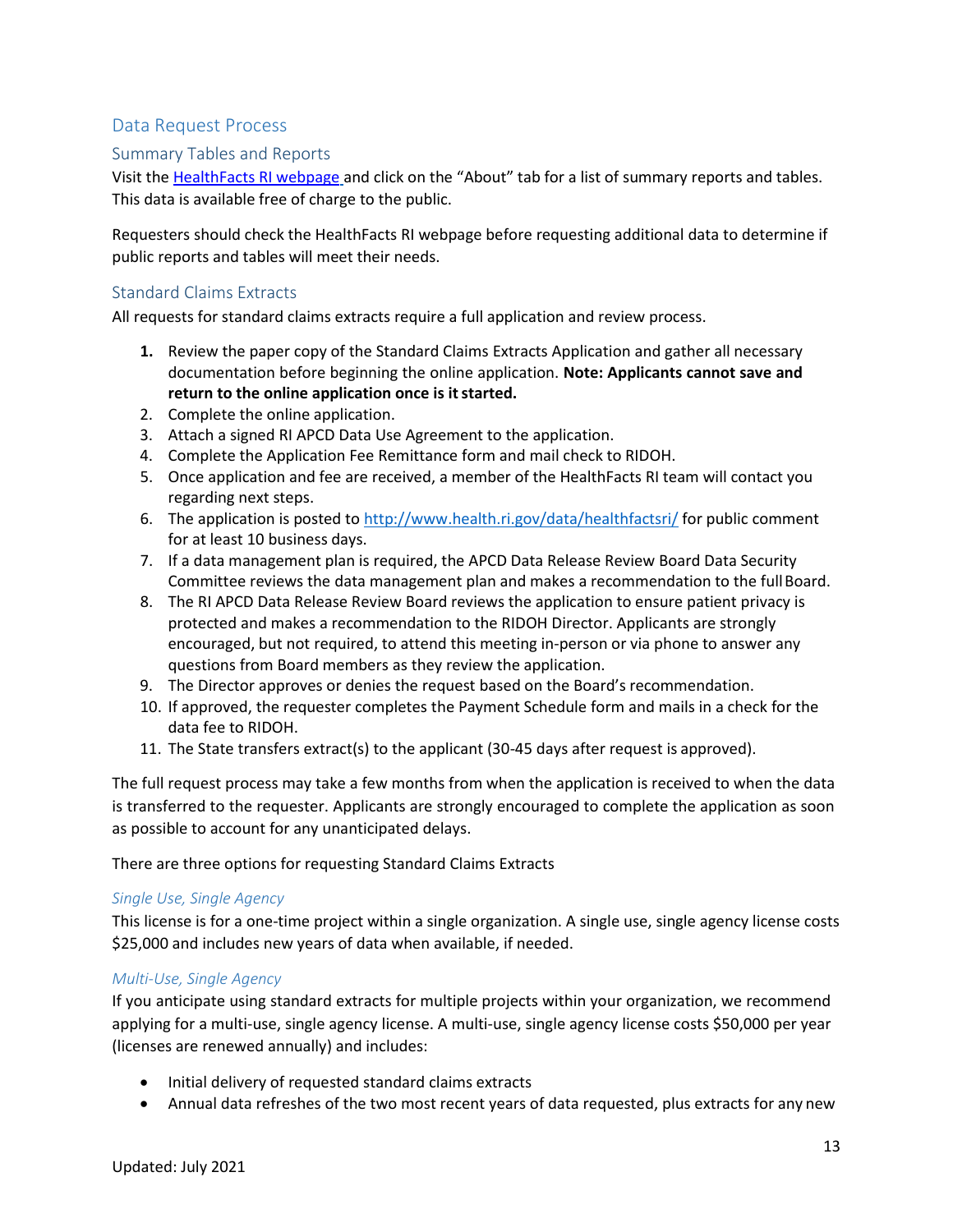#### year of data available

#### *Multi-Use, Multiple Agencies*

If you anticipate using standard extracts for multiple projects across multiple agencies (through a formal partnership or coalition), we recommend applying for a multi-use, multi-agency license. Multi-project, multi-agency licenses have a five-project maximum. A multi-use, multi-agency license costs \$87,500 per year (licenses are renewed annually) and includes:

- Initial delivery of requested standard claims extracts
- Annual data refreshes of the two most recent years of data requested, plus extracts for any new year of data available

Multi-project licenses require the requester to submit an initial application for review for the subscription and a new application for each new project that will use the data. The request process for a multi-project license is summarized below:

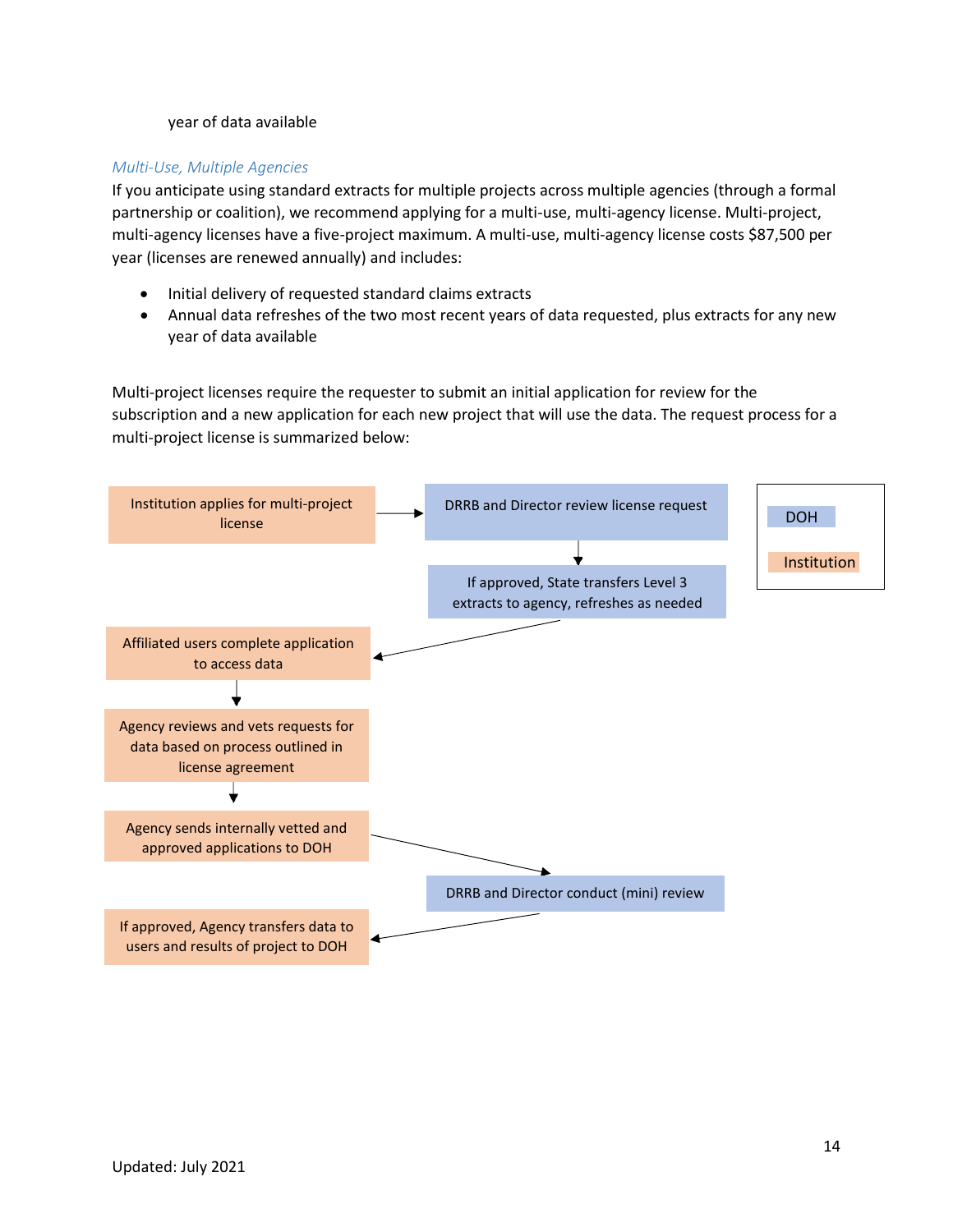To apply for a multi-project license, agencies must agree to the following conditions:

- License is limited to those entities with the capacity to properly protect the data, manage and vet user requests, and oversee internal users.
- Agency signs a single Data Use Agreement and is liable for any misuse of the data by any of their users/projects (e.g., secure storage, data dissemination, cell suppression, etc.).
- Users may include staff, researchers, and other partners affiliated with the agency.
- After the agency vets each user request, applications go to the Rhode Island Data Release Review Board for final review and approval; however, they may qualify for an additional "mini" review by the DRRB and Director (i.e., full security review may not be required because the project falls under the institutional license).

#### <span id="page-14-0"></span>Custom Requests

To apply for a custom request:

- 1. Contact Brian Boates, RI APCD Data Release Project Manage[r](mailto:bboates@freedmanhealthcare.com) [bboates@freedmanhealthcare.com t](mailto:bboates@freedmanhealthcare.com)o get a price quote for your request.
- **2.** Review the paper copy of the Custom Requests Application and gather all necessary documentation before beginning the online application. **Note: Applicants cannot save and**  return to the online application once is it started.
- 3. Complete the online [application.](https://healthri.wufoo.com/forms/z1n18jvs180iplc/)
- 4. Complete the [Application Fee Remittance form](http://www.health.ri.gov/forms/remittance/HealthFactsApplicationFee.docx) and mail check to RIDOH.
- 5. Once application and fee are received, a member of the HealthFacts RI team will contact you regarding next steps.
- 6. The application is posted to <http://www.health.ri.gov/data/healthfactsri/> for public comment for at least 10 business days.

If your request is for aggregate data in which results of small cells (i.e., fewer than 11 members) will be displayed, or for individual claims, there will be a full review and approval process.

- 1. The APCD Data Release Review Board Data Security Committee reviews the data management plan and makes a recommendation to the full Board.
- 2. The RI APCD Data Release Review Board reviews the application to ensure patient privacy is protected, and makes a recommendation to the RIDOH Director. Applicants are strongly encouraged, but not required, to attend this meeting in-person or via phone to answer any questions from Board members as they review the application.
- 3. The Director approves or denies the request based on the Board's recommendation.
- 4. If approved, the requester completes the Payment Schedule form and mails in a check for the data fee to RIDOH.
- 5. The State transfers report(s) and/or extract(s) to the applicant.

Pricing and timelines for custom requests are determined on a case-by-case basis depending on the request.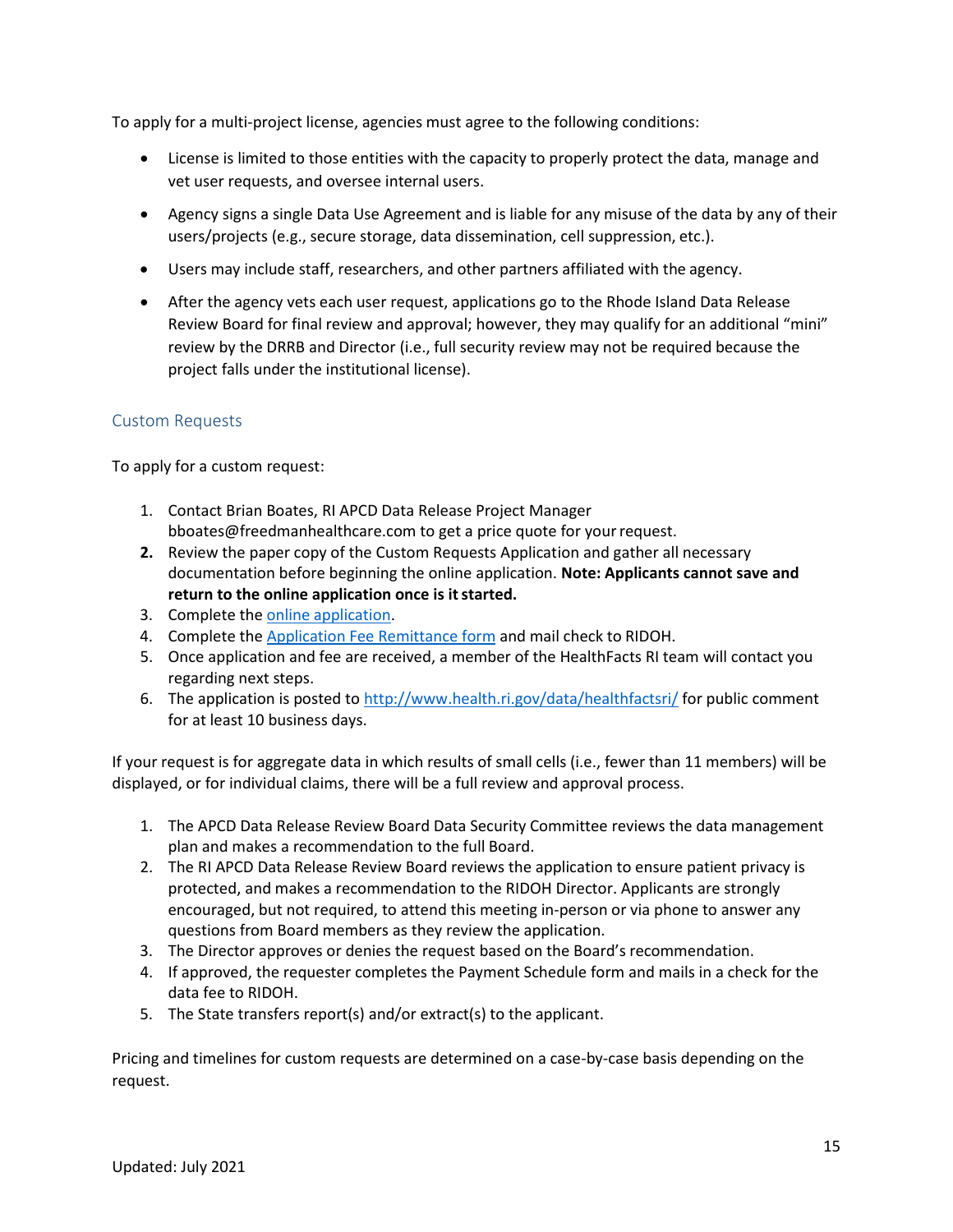# <span id="page-15-0"></span>RI APCD Data Release Review Board

The RI APCD Data Release Review Board (DRRB) is an eleven-member, multi-disciplinary advisory board to the Director of RIDOH. The DRRB is comprised of members representing: health insurers, healthcare facilities, healthcare consumers, physicians, privacy advocacy organizations, researchers, and RI state agencies. The purpose of the DRRB is to advise the Director about whether requests are consistent with HealthFacts RI member privacy guidelines.

The DRRB reviews requests for standard extracts, and custom requests for aggregate data in which small cells are displayed or for individual claims. The DRRB reviews applications to ensure that:

- Appropriate privacy and security protections are in place to protect member privacy;
- Applicant will adhere to the HealthFacts RI cell size suppression policy;
- Access to data is necessary to achieve the project's intended goals; and
- Applicant is qualified to protect and responsibly handle HealthFacts RI data.

The DRRB then makes a recommendation to the Director as to whether the application should be approved. The RIDOH Director has the ultimate authority to approve or deny requests for HealthFacts RI data.

The DRRB meets monthly and meetings are open to the public. The annual meeting schedule, agendas and minutes are available on the [Secretary of State website.](http://sos.ri.gov/openmeetings/) Applications are reviewed in the order received and must be posted for public comment for at least 10 business days before they can be reviewed. DRRB members will consider all public comments as part of their review.

The DRRB Data Security Committee is a subcommittee of the Data Release Review Board that reviews data management plans in advance of the full Board for adherence to HealthFacts RI data security standards. The Data Security Committee also meets monthly and meetings are open to the public.

## <span id="page-15-1"></span>Contact for Data Request Questions

For questions related to data products and requests, see the Data Release section of the HealthFacts RI FAQs, or contact:

- [DOH.HealthFactsRI@health.ri.gov,](mailto:DOH.HealthFactsRI@health.ri.gov) or
- Brian Boates, Data Release Project Manager, at [bboates@freedmanhealthcare.com](mailto:bboates@freedmanhealthcare.com) or 617-396- 3600 x211.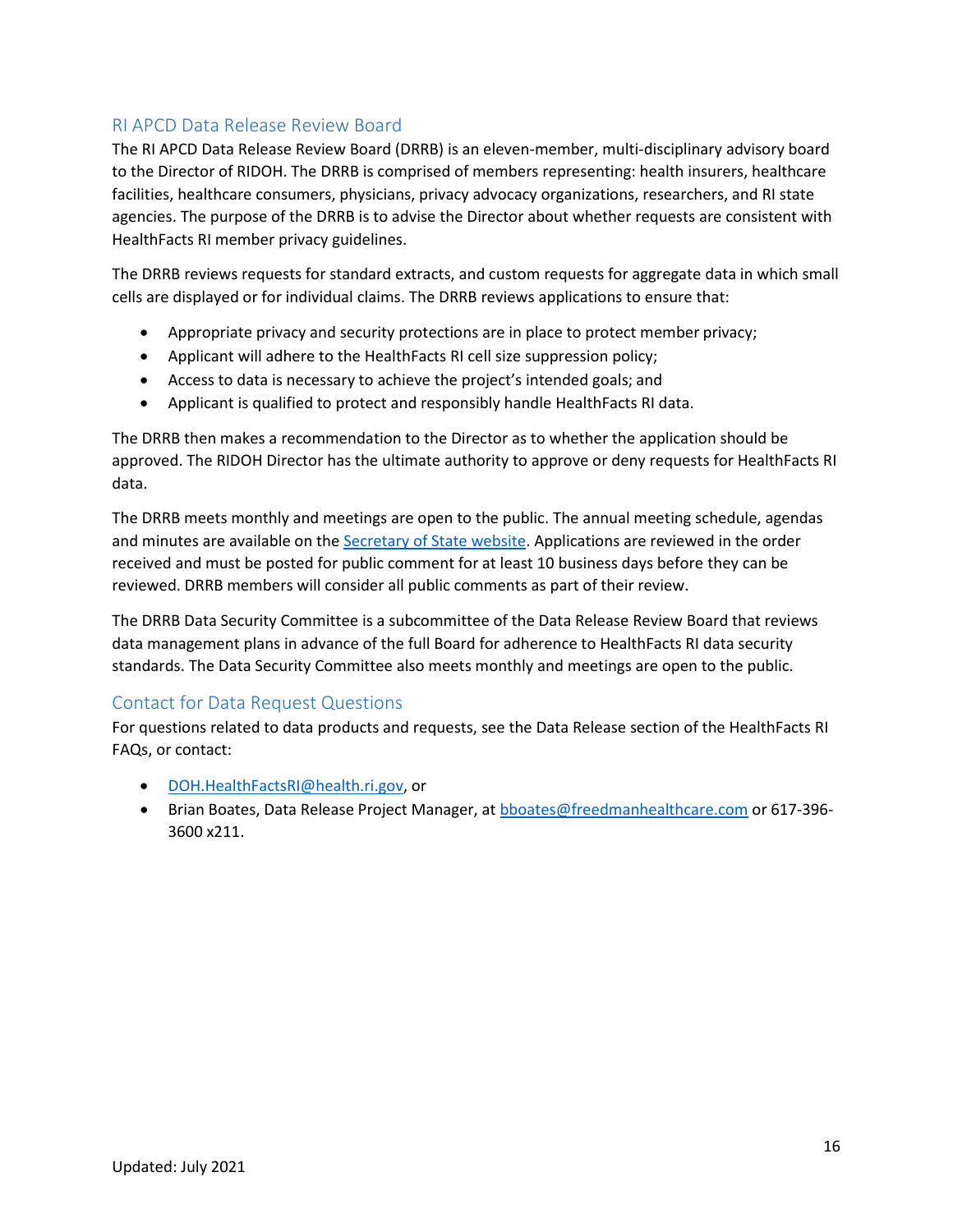# <span id="page-16-0"></span>Interpreting Claims Data

HealthFacts RI contains healthcare claims data, which may be different from other data sets users have worked with in the past. This section explains some important concepts for working with claims data, and certain nuances unique to the RI APCD.

### <span id="page-16-1"></span>Claims Lag

It is important to understand that claims data is not real-time clinical data. After a healthcare service is performed (or a prescription is filled), it takes insurance companies some time to process and pay for the procedure on behalf of their covered members. In some instances, a claim may be paid or adjusted several times prior to it being finalized. This span of time between when a service is performed and when the payment for it is finalized is referred to as "**claims lag**."

#### Figure 1: Claims Lag

**Commercial Claims** 

| Lag Time    | % Complete |
|-------------|------------|
| $0-1$ month | 35%        |
| 1 month     | 80%        |
| 2 month     | 90%        |
| 3 month     | 95%        |
| 4 month     | 96%        |
| 5 month     | 97%        |
| 6 month     | 98%        |
| 12 month    | 99%        |

**Medicaid Claims** 

| Lag Time  | % Complete |
|-----------|------------|
| 0-1 month | 12%        |
| 1 month   | 68%        |
| 2 month   | 75%        |
| 3 month   | 83%        |
| 4 month   | 86%        |
| 5 month   | 89%        |
| 6 month   | 90%        |
| 12 month  | 96%        |

For commercial insurance companies, approximately 95% of claims are finalized within three months of the service being performed (i.e., there typically will not be any more payments or adjustments for 95% of services). In other words, the data is considered 95% complete after three months. This completeness increases to 95-98% after six months from the date of service. Medicaid programs typically take longer to pay claims—in Rhode Island, 80-85% of Medicaid claims are finalized within three months of the service being performed and 85-90% are finalized within six months. Claims lag does not apply to Medicare FFS data as the State receives an annual claims file from CMS that is considered complete.<sup>2</sup>

Therefore, users of HealthFacts RI must take into account *when the data was submitted and for what reporting period* in order to understand the claims lag and, in turn, the completeness of the data.

Additionally, because it takes time for HealthFacts RI to collect and process the submitted data, this processing time must also be considered when determining data completeness.

#### **Example:**

The HealthFacts RI standard claims extracts contain data from 2011-2018 and are based on files that were submitted at the end of July 2019. Using Figure 1 above, commercial data for services performed in December 2018 has six months of claims lag (i.e., the time between December 2018 when the service was performed through June 2019 when the data was submitted) and is therefore approximately 98% complete. However, for Medicaid data, only about 86% of the data for services performed in December 2018 is complete based on data reported to the APCD through June 2019. It is recommended to look at data for services performed in July 2018 or earlier (i.e., those with a full year of claims lag or more) to reach 95% completeness for Medicaid data.

<sup>&</sup>lt;sup>2</sup> Because Medicare FFS data is provided by CMS, the Medicare FFS data available in HealthFacts RI is one to two years behind commercial and Medicaid data.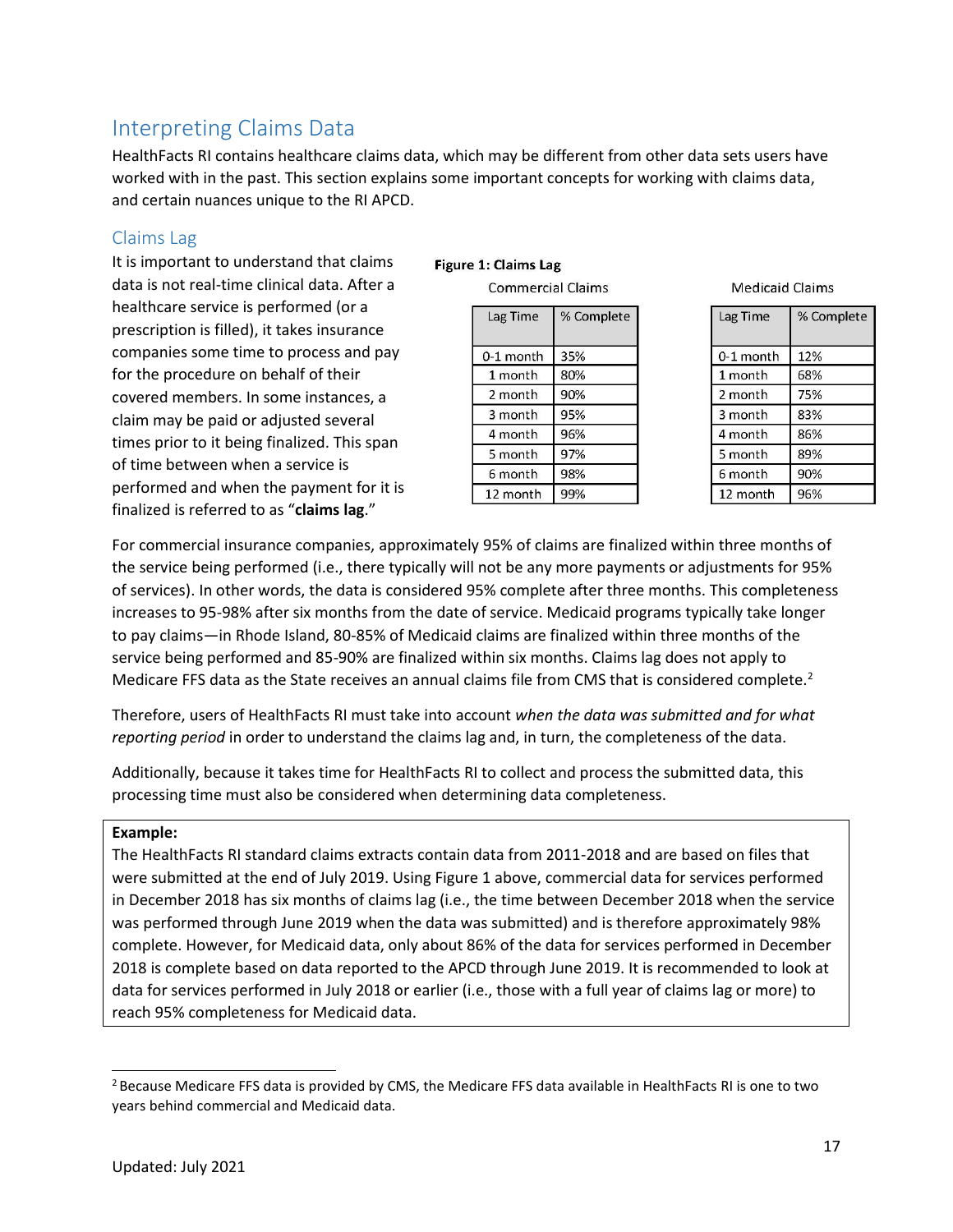Users should account for claims lag when conducting analyses based on dates of service.

## <span id="page-17-0"></span>Claim Adjustments and Denials

#### <span id="page-17-1"></span>Claim Adjustments

As part of their monthly or quarterly submission, payers may also submit any claim adjustments to previously submitted claims. These adjusted claims replace or supplement any previously submitted versions of the same claim. To accomplish this, the Data Management Vendor performs "claims consolidation," in which multiple versions of the same claim are combined into one record. Only the final version of the claim is included in the database. When the data is processed each quarter, the Data Management Vendor sends the full, most recent version of the database. This version replaces the version sent in the previous quarter.

One exception to this rule is what is called an "orphaned" claim. This occurs when a claim adjustment is submitted to the APCD, but the original claim that is being adjusted was never submitted. These orphaned claims have negative dollar amounts because they are reversals of a previously paid claim; however, there can be no consolidation of this adjustment claim since its original (or "parent") claim was never submitted. This happens most often in the early months of the data collected by HealthFacts RI when health plans began sending payment information for services that took place prior to the start of the APCD. For example, consider a scenario where a claim with a service date of 9/1/2010 is originally paid on 11/15/2010. The claim is then reversed/adjusted in January 2011, and this adjustment is therefore submitted to HealthFacts RI in 2014 as part of the historical data submission (which consisted of the reporting of claims data from 2011-2013). Because the original claim was paid prior to the HealthFacts RI reporting start date of 1/1/2011, it is never submitted. Therefore, the reversed/adjusted claim is the only claim in the database for that service and has a negative dollar amount. These instances are flagged as "Orphaned claims" in the database and make up about 0.1% of the claims in HealthFacts RI. Users can choose to exclude orphaned claims by using the orphaned adjustment flag field.

#### <span id="page-17-2"></span>Denied Claims

Payers report all processed claims to HealthFacts RI. This includes claims for which the insurer denied payment. Claims that were denied from the start and never paid are typically excluded from submissions. Claims that were originally paid and reported to the APCD before being partially/fully denied, however, are required to be reported. Denials may occur for two reasons:

- The member was not covered by the insurer at the time at which the service was performed; or
- The insurer does not cover the service that was performed.

Depending on when the claim is denied and whether the member has another insurance carrier that will pay for the services, the denied claim may or may not be reported to HealthFacts RI. For example:

#### **Scenario A:**

- Payer A originally denies the claim because the member is no longer covered by Payer A, rather the member is covered by Payer B.
	- o Payer A denies the claim from the start, and it is not reported to HealthFacts RI.
	- o Payer B pays the claim and reports it to HealthFacts RI as a paid claim.
- Result: The claim is included in HealthFacts RI as a standard, paid claim from Payer B.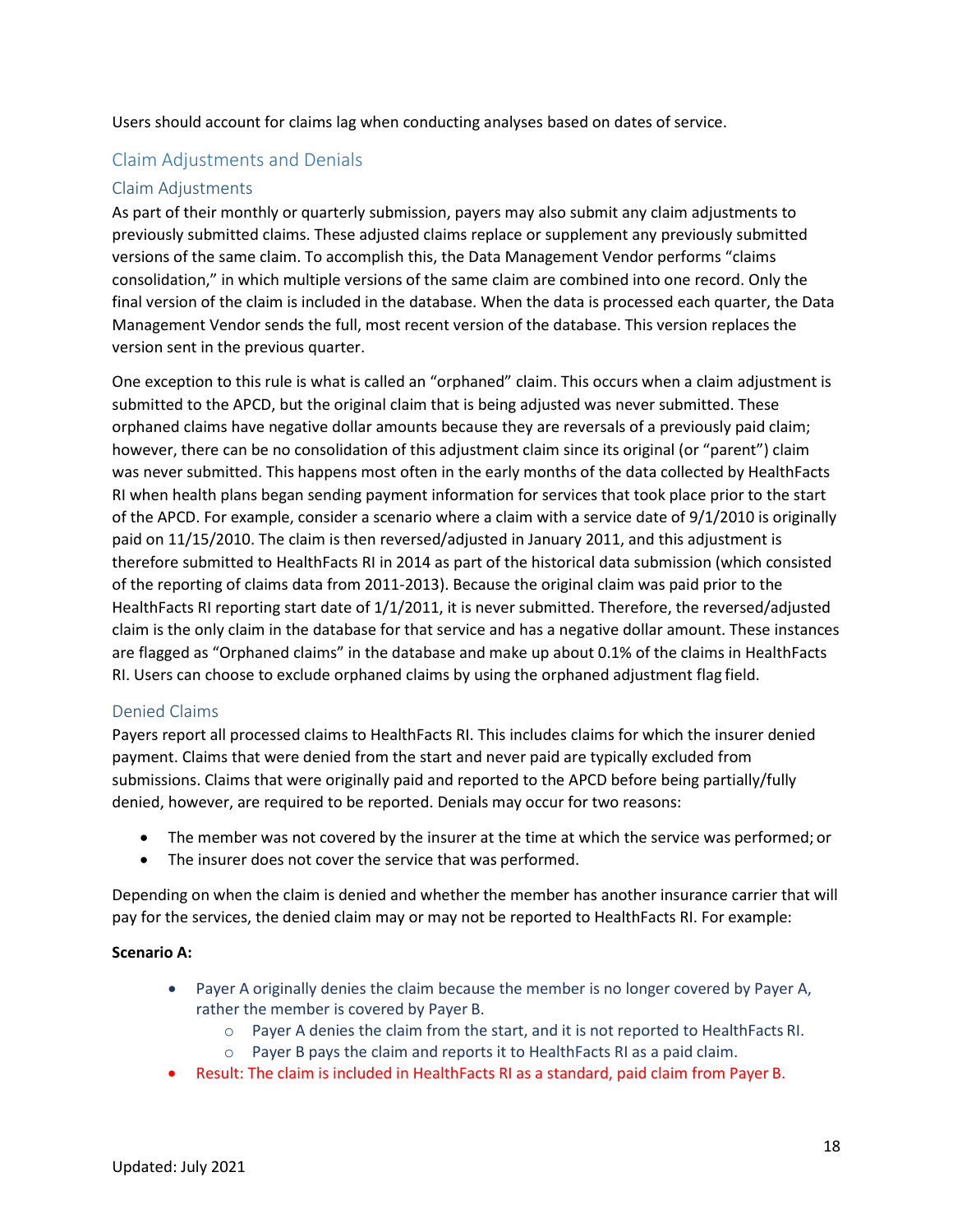#### **Scenario B:**

- Payer A originally pays the claim and then subsequently reports it as denied because the member is no longer covered by Payer A, rather they are covered by Payer B.
	- $\circ$  Payer A reports the claim as being paid and then submits the adjustment of this claim, reporting to HealthFacts RI that this claim was denied. The claim is included in HealthFacts RI as a denied claim for Payer A.
	- $\circ$  Payer B pays the claim and also reports it to HealthFacts RI. The claim is included in HealthFacts RI as a paid claim for Payer B.
- Result: The same services for the same member are reported to HealthFacts RI twice, once as a denied claim by Payer A and once as a paid claim by Payer B.

In the scenarios above, what if Payer B is not required to report data to HealthFacts RI<sup>7</sup>?

- **Scenario A:** This claim is never included in HealthFacts RI since Payer A will not report an originally denied claim and Payer B does not report to HealthFacts RI. Therefore, no version of the claim is available in the database.
- **Scenario B:** The claim from Payer A is included in HealthFacts RI as a denied claim, but the claim from Payer B is not reported to HealthFacts RI.

#### **Scenario C:**

- Payer A originally pays the claim and then subsequently reports it as denied because the service should not have been covered by Payer A.
	- $\circ$  Payer A reports the claim as being paid and then submits the adjustment of this claim, reporting to HealthFacts RI that this claim was denied. This claim is included in the database as a denied claim. Since the reason for the denial is that the service is not covered, there will not be a new claim for the same service from a different payer.
- Result: The only claim for these services included in HealthFacts RI will be the denied claim from Payer A.

Given these different scenarios and their outcomes, users should carefully consider whether or not to include denied claims when designing their analyses. For financial analyses, such as total cost of care and total healthcare spending, denied claims generally should not be included because these claims were ultimately not paid by the insurer. Denied claims can be excluded using the denied claim flag field. However, when measuring utilization, some users may want to include denied claims as the services were in fact performed, they were just not paid by the insurer. If including denied claims in analyses, users may need to include logic to account for when the same services are reported twice (as in Scenario B) to avoid over-counting utilization.

#### <span id="page-18-0"></span>Duplicate Eligibility Records

All payers report eligibility records for all members who are enrolled during the reporting period. In certain cases, one individual may have more than one eligibility record for the same timeframe. This happens if:

<sup>7</sup>Certain payers are exempt from reporting data to HealthFacts RI per the RI APCD Regulations. See the *[Exemptions](#page-20-2) [from Regulations](#page-20-2)* section of this guide for a list of exempt payers.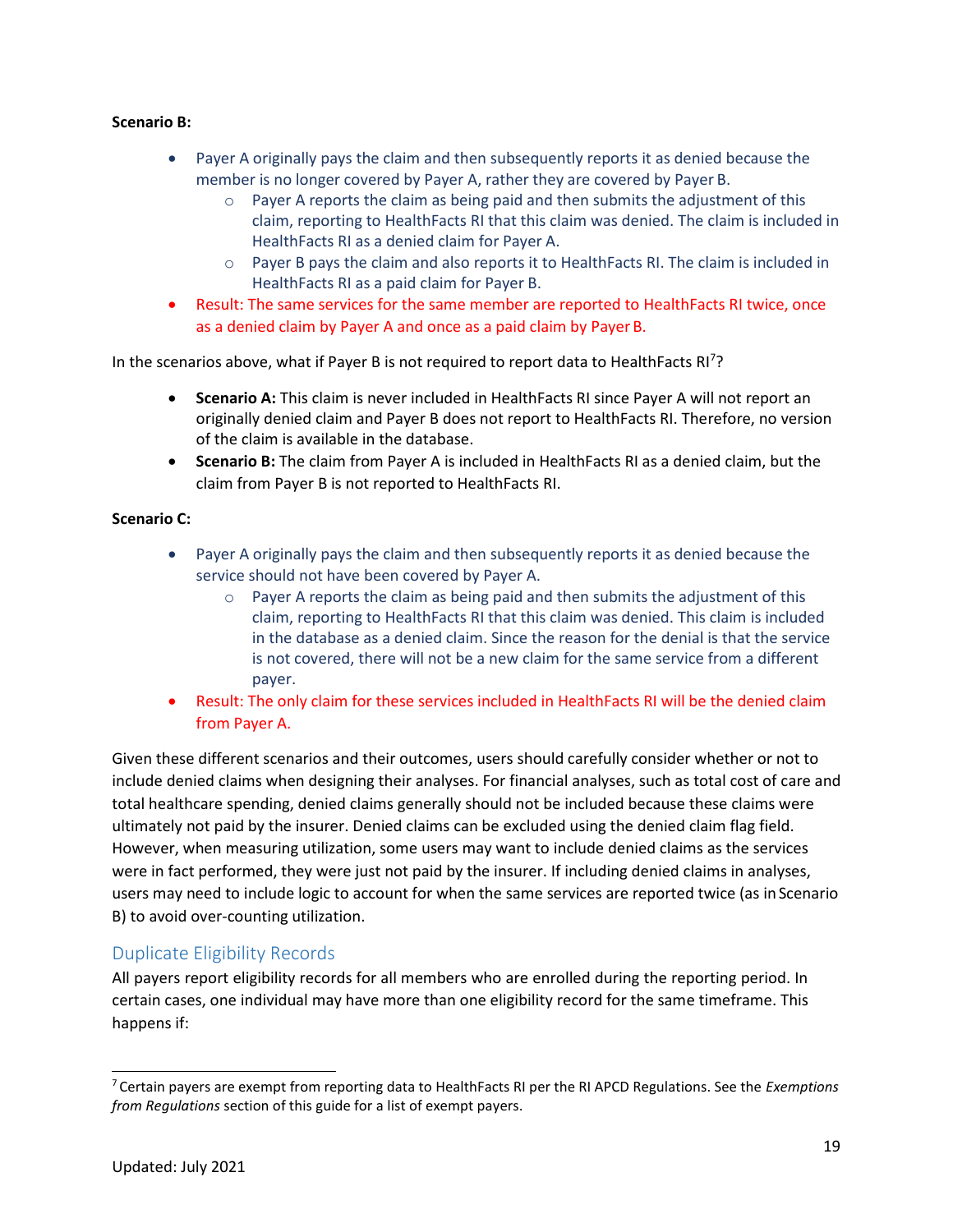- A person is covered by more than one insurer at the same time;
- A person has more than one plan under the same payer—for example, if a person is covered by Payer A through their employer and by Payer A through their spouse's family plan; or
- A payer uses a third-party vendor to administer certain benefits to members—known as "carving out" certain services.

For example, UnitedHealthcare may use United Behavioral Health to process behavioral health benefit claims. This third-party vendor, United Behavioral Health, may submit data directly to HealthFacts RI on behalf of their "parent" payer (i.e. UnitedHealthcare). In these cases, a member eligibility record is being reported twice for the same payer and timeframe—one eligibility record for the carve-out behavioral health services submitted by United Behavioral Health and the other eligibility record for all other services submitted by UnitedHealthcare.

Users should consider which eligibility record(s) to include in their analyses depending on the type of analysis being performed. For example, if a user is counting unique members with medical coverage in a given year, the user should only count one eligibility record per person. If a user is analyzing behavioral health claims for UnitedHealthcare, the user would link to the eligibility record for United Behavioral Health.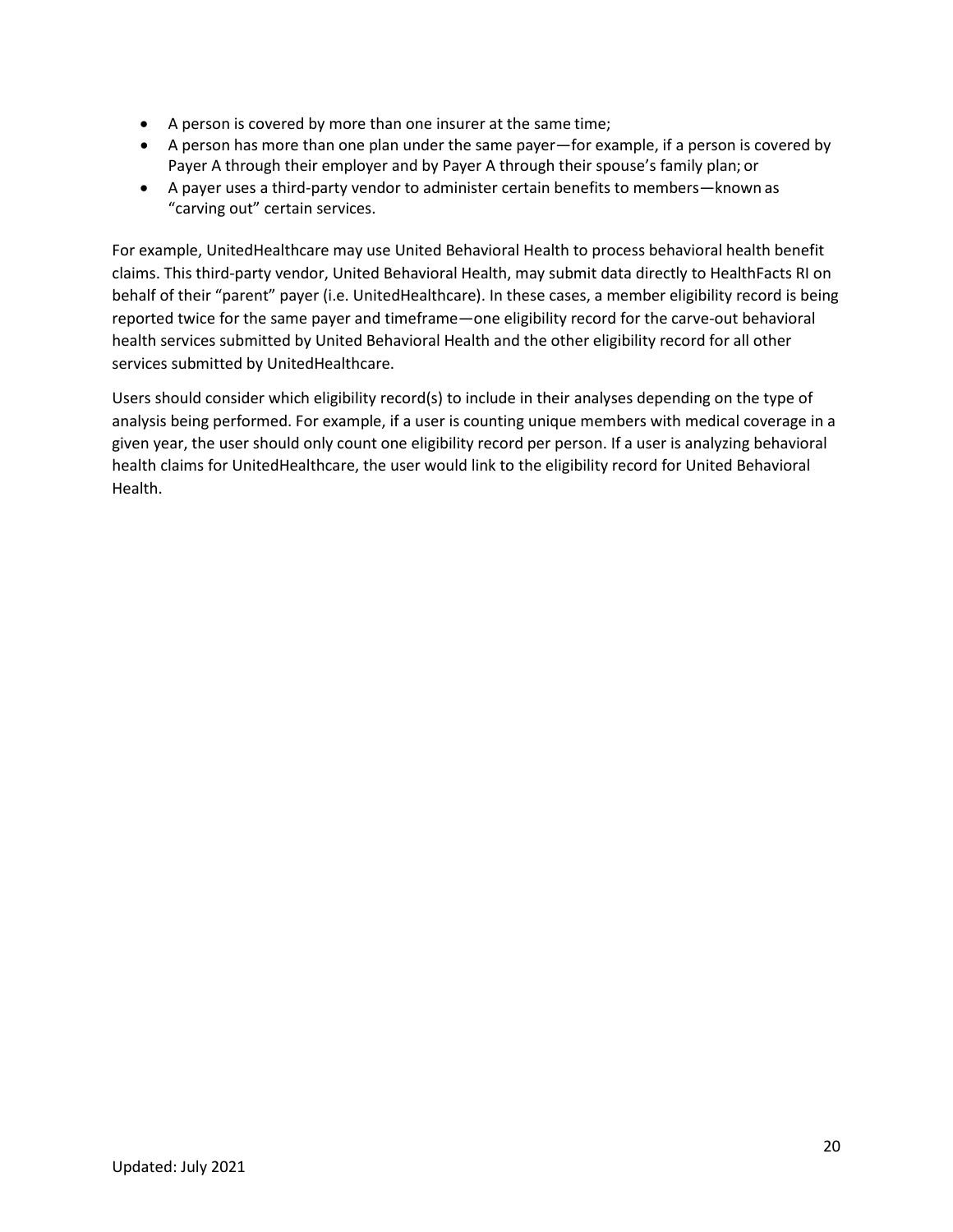# <span id="page-20-0"></span>Data Limitations

While HealthFacts RI is a robust source of high-quality healthcare cost and utilization data, it is important to understand its limitations to make informed decisions about how to best use the data.

# <span id="page-20-1"></span>Non-Collected Data

## <span id="page-20-2"></span>Exemptions from Regulations

HealthFacts RI is governed by the [RI APCD Regulations](http://sos.ri.gov/documents/archives/regdocs/released/pdf/DOH/7305.pdf) (R23-17.17), which specify who is required to submit data, what data should be submitted, and what and how data can be released.

#### <span id="page-20-4"></span>*Exempt Insurers*

HealthFacts RI collects data from Rhode Island insurers with at least 3,000 Rhode Island covered lives, and so does not include small insurers with fewer than 3,000 members.<sup>8</sup> Additionally, the following insurance coverage is exempted from the Regulations:

- Hospital confinement indemnity;
- Disability income;
- Accident only;
- Long-term care;
- Medicare supplement;
- Limited benefit health insurance;
- Specified disease indemnity;
- Sickness or bodily injury or death by accident or both; or
- Other limited benefit policies.

#### <span id="page-20-3"></span>*Identifiable Data*

According to Rhode Island law, the State may collect only de-identified healthcare claims data from insurers. This means that HealthFacts RI cannot collect any of the following "direct personal identifiers" for members/subscribers as defined in the Regulations:

- Names;
- Business names when that name would serve to identify a person;
- Elements of patient birth dates, except for year of birth or year of birth within an age band;
- Postal address information other than town or city, state and 5-digit ZIP code;
- Specific latitude and longitude or other geographic information that would be used to derive postal address;
- Telephone and fax numbers;
- Electronic mail addresses;
- Social Security numbers;
- Vehicle identifiers and serial numbers, including license plate numbers;
- Medical record numbers;
- Health plan beneficiary numbers;
- Patient account numbers;

<sup>8</sup> For the definition of "Insurer" and other terms, refer to the [RI APCD Regulations.](http://webserver.rilin.state.ri.us/Statutes/TITLE23/23-17.17/23-17.17-9.HTM)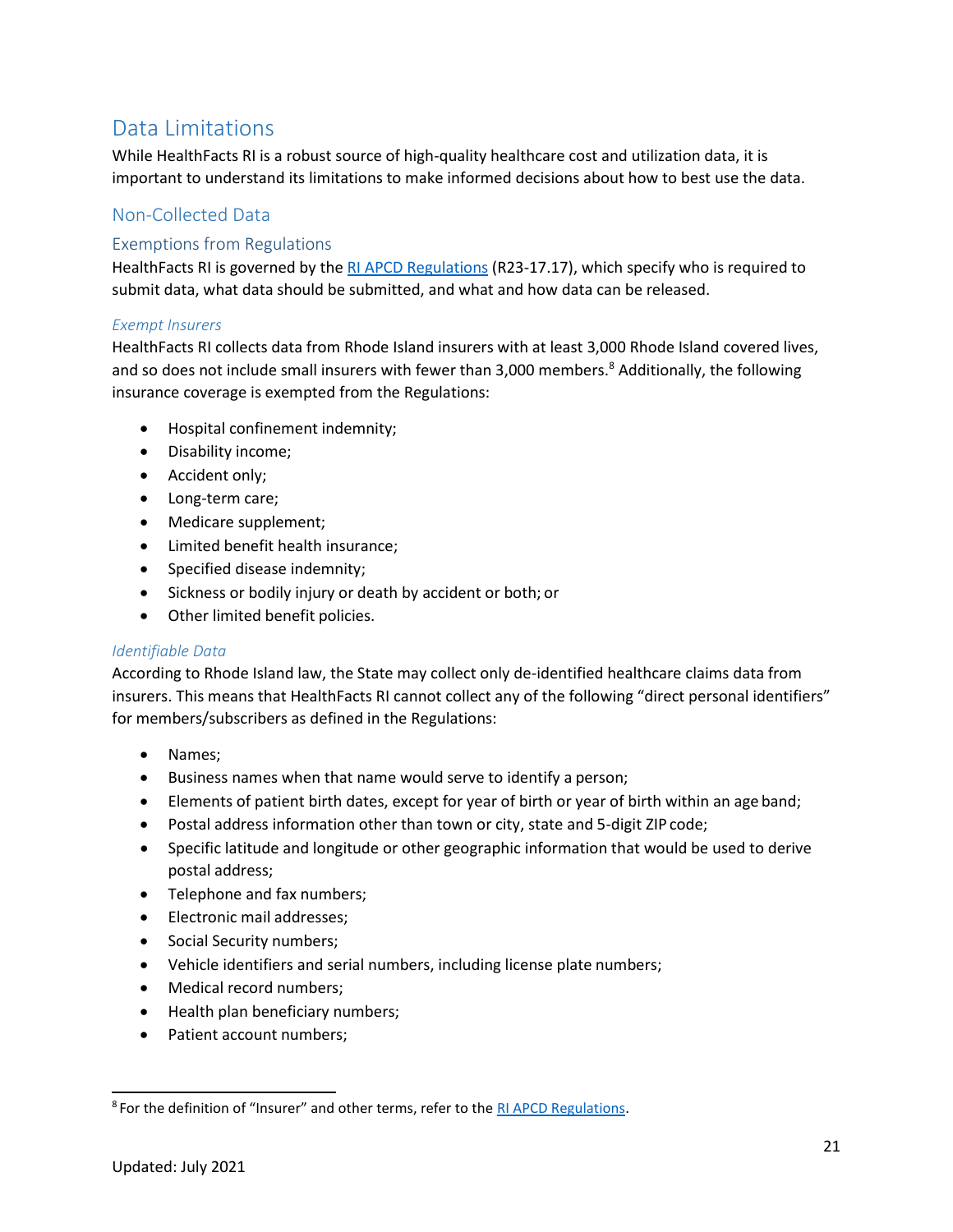- Personal Internet protocol (IP) addresses and uniform resource locators (URL), including those that identify a business that would serve to identify a person;
- Biometric identifiers, including finger and voice prints;
- Personal photographic images; and
- Any other unique patient identifying number or characteristic, but not including the Encrypted Unique Identifier.

#### <span id="page-21-0"></span>Other Exclusions

While HealthFacts RI contains healthcare information for more than 1 million insured individuals, there are some data that is not collected in the database.

HealthFacts RI does not include data from the following sources:

- Commercial insurance plans with fewer than 3,000 covered lives in Rhode Island;
- Insurance coverage exempted from the [RI APCD Regulations](http://webserver.rilin.state.ri.us/Statutes/TITLE23/23-17.17/23-17.17-9.HTM) (see Exempt Insurers section);
- Federal programs including TRICARE, Federal Employees Health Benefits Program, Department of Veterans Affairs, and the Indian Health Service;
- Uninsured individuals and other payments made out-of-pocket; and
- Non claims-related payments, including disbursements made to healthcare providers as part of incentive programs for meeting certain cost or quality measures (e.g. pay-for-performance, shared savings/shared risk), alternative payments models (e.g. global, capitated, and episodebased payments) and payments for health information technology and other infrastructure payments.

#### <span id="page-21-1"></span>Self-Insured Data

In March 2016, the U.S. Supreme Court ruled in *Gobeille v. Liberty Mutual Insurance Company,* that Vermont's APCD law was unable to require self-insured plans regulated by the federal Employment Retirement Income Security Act of 1974 (ERISA) to submit claims data to their database. Many insurers have since halted submission of self-insured ERISA plans' data to APCDs in every state, including Rhode Island. The RI leadership team is working with insurers and self-insured employers to encourage continued submission of self-insured data to the RI APCD.

This decision affects 2016 and future years of data. About 10% of members have been excluded from 2016 submissions compared to 2015 because they are part of self-insured ERISA plans. The RI APCD still receives self-insured data from public employers, whose plans are not subject to ERISA. A breakdown of reported record counts self-insured data for December of each calendar year by submitter follows.

| <b>Submitter Name</b>       | 2018                     | 2017    | 2016                     | 2015                     | 2014    | 2013              | 2012    | 2011                                  |
|-----------------------------|--------------------------|---------|--------------------------|--------------------------|---------|-------------------|---------|---------------------------------------|
| Aetna                       | $\overline{\phantom{m}}$ | $- -$   | $-\!$                    | 14,777                   | 15,194  | 16,667            | 15,838  | 15,719                                |
| Aetna (Medicare)            | $\overline{\phantom{m}}$ | $- -$   | $-$                      | 33                       | 17      | $\qquad \qquad -$ | --      | $- -$                                 |
| <b>BCBSRI</b>               | 70,261                   | 83,499  | 83,946                   | 122,804                  | 121,961 | 117,357           | 122,172 | 116,913                               |
| Cigna East                  | 1,233                    | 1,322   | 304                      | 19,667                   | 19,745  | 19,868            | 16,531  | 15,045                                |
| Cigna West                  | 69                       | 81      | 5                        | 681                      | 554     | 476               | 383     | 307                                   |
| Harvard Pilgrim Health Care | 2,078                    | 2,327   | 2,639                    | 3,606                    | 3,809   | 3,656             | 3,190   | 3,032                                 |
| <b>Tufts Health Plan</b>    | 3,357                    | 3,366   | 1,696                    | $\overline{\phantom{m}}$ | $- -$   | $\qquad \qquad -$ | $- -$   | $\hspace{0.05cm}$ – $\hspace{0.05cm}$ |
| United Behavioral Health    | $- -$                    | $- -$   | $\overline{\phantom{a}}$ | 2,588                    | 2,619   | 2,393             | 7.423   | 14,923                                |
| UnitedHealthcare            | 35,164                   | 36,279  | 36,598                   | 99,758                   | 99,709  | 99,547            | 87,579  | 82,791                                |
| Total                       | 112,162                  | 126,874 | 125,188                  | 263,914                  | 263,608 | 259,964           | 253,116 | 248,730                               |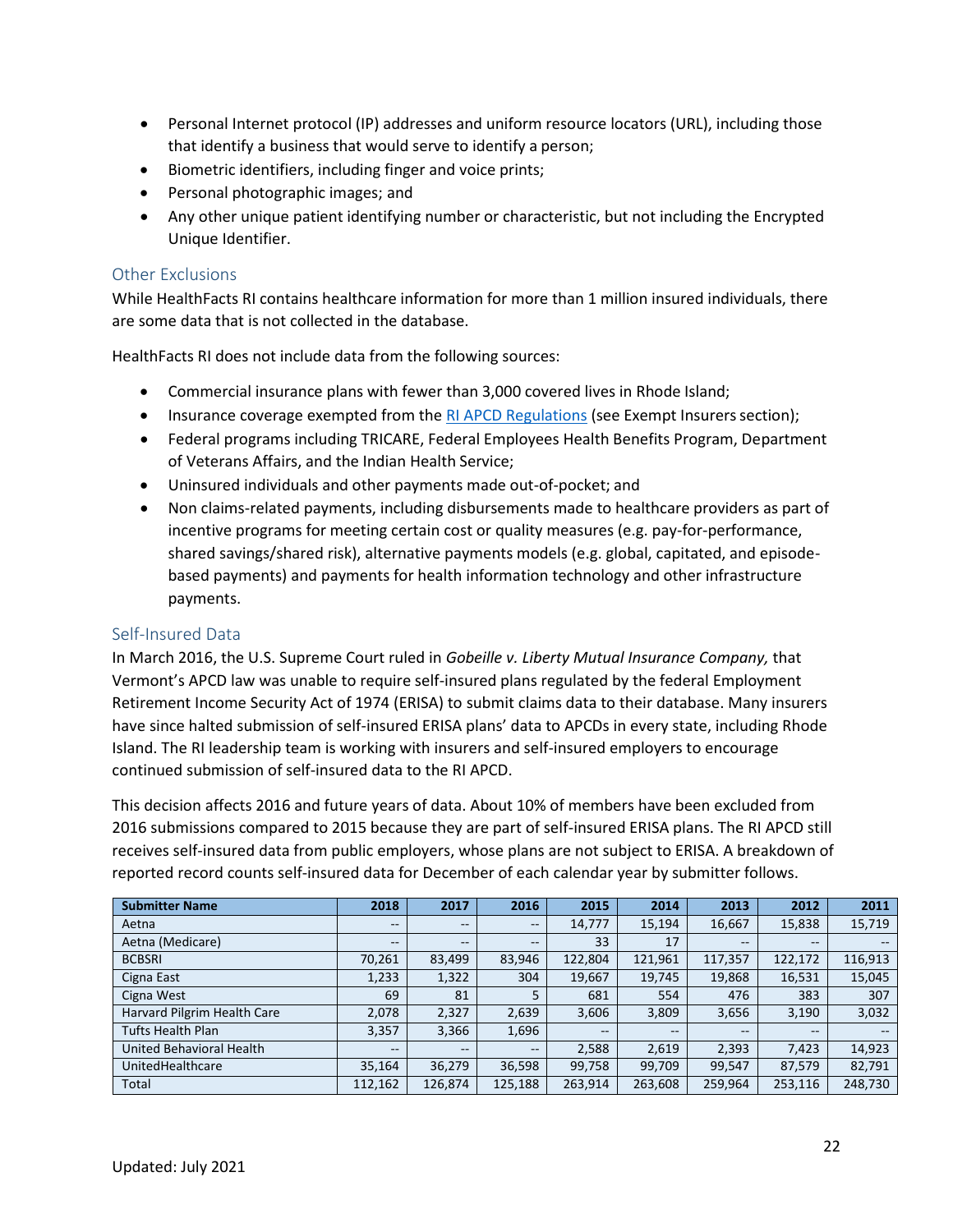### <span id="page-22-0"></span>Opt-Out Provision

According to th[e RI APCD Regulations,](http://webserver.rilin.state.ri.us/Statutes/TITLE23/23-17.17/23-17.17-9.HTM) all members who are covered by insurers that are required to report data to HealthFacts RI must have the ability to "opt out" of having their information submitted. Members may opt-out or opt back in at any time. When data collection began in 2014, each payer sent its members a notification that their data would be submitted to the RI APCD and provided instructions for opting out. Payers are also required to notify any new members that join their plans of the option to opt out. Members may opt out of the database by visiting a centralized [RI APCD Opt-Out Portal](https://www.riapcd-optout.com/) maintained by the Lockbox Services Vendor or by calling a hotline maintained by the State. About 2% of members across all payers have chosen to opt-out, meaning that their data is excluded from HealthFacts RI.

Although data collection began in 2014, payers were required to submit three years of historic data (2011-2013) to HealthFacts RI. Because payers first notified their current members of opt-out in 2014, any member who was enrolled from 2011 to 2013 but was no longer enrolled in health insurance with a participating plan in Rhode Island in 2014 (e.g., due to moving, death, becoming uninsured, etc.), could not be notified of opt-out. Because these members' opt-out status is unknown, their data is also excluded from HealthFacts RI. If any member with an unknown opt-out status re-enrolls with an insurer who submits data to HealthFacts RI, their data will then be included in HealthFacts RI unless they opt out.

| <b>Submitter Name</b>          | <b>Counts as</b> | <b>Members</b> | <b>Members with</b> | <b>Total</b>       | %      | %                     |
|--------------------------------|------------------|----------------|---------------------|--------------------|--------|-----------------------|
|                                | of:9             | Opted-Out      | <b>Unknown Opt-</b> | $M$ embers $^{10}$ | Opted- | Unknown <sup>11</sup> |
|                                |                  |                | <b>Out Status</b>   |                    | Out    |                       |
| Aetna                          | 6/30/2016        | 14             | 6,394               | 9,072              | 0.2%   | 70.5%                 |
| Aetna (Medicare)               | 6/30/2016        | 82             | 95                  | 3,802              | 2.2%   | 2.5%                  |
| <b>BCBS of RI</b>              | 9/30/2016        | 8,693          | 49,325              | 334,905            | 2.6%   | 14.7%                 |
| Cigna East                     | 8/31/2016        | 38             | 6,191               | 8,175              | 0.5%   | 75.7%                 |
| Cigna West                     | 8/31/2016        | 3              | 208                 | 448                | 0.7%   | 46.4%                 |
| <b>CVS Health</b>              | 9/30/2016        | 1,004          | 22,405              | 81,364             | 1.2%   | 27.5%                 |
| Harvard Pilgrim Health Care    | 10/31/2016       | 241            | 3,870               | 11,826             | 2.0%   | 32.7%                 |
| Medicaid                       | 9/30/2016        | 2,849          | 687                 | 313,742            | 0.9%   | 0.2%                  |
| Medicare/CMS                   | 12/31/2013       | 7,274          | N/A                 | 191,345            | 0.6%   | 0.3%                  |
| Neighborhood Health Plan of RI | 9/30/2016        | 1,188          | 525                 | 205,324            | 3.5%   | 0.0%                  |
| Tufts Health Plan              | 9/30/2016        | 1,064          | 5,237               | 49,764             | 2.1%   | 10.5%                 |
| United Behavioral Health       | 12/31/2015       | 41             | 434                 | 3,175              | 1.3%   | 13.7%                 |
| United Healthcare (UHC)        | 9/30/2016        | 1,447          | 26,356              | 22,929             | 0.1%   | 73.8%                 |
| <b>UHC (Student Resources)</b> | 10/31/2016       | 20             | 16,919              | 14,9180            | 1.0%   | 17.7%                 |

A summary of the number of members who have opted out by payer by year follows.

 $9$  Counts include membership from 2011 through the "Counts as of" date for each payer.

<sup>&</sup>lt;sup>10</sup> "Total members" is the number of individuals enrolled with each payer—because members can have multiple insurers, this is not a unique count across payers. Therefore, users cannot sum total members across payers.  $11$ The number of members with "unknown" opt-out status is highest in the years prior to 2014 as this was before payers had been notified members of opt-out. The number of unknowns decreases as the data becomes more recent (i.e., data for 2014 and later contain very few members with unknown opt-out status).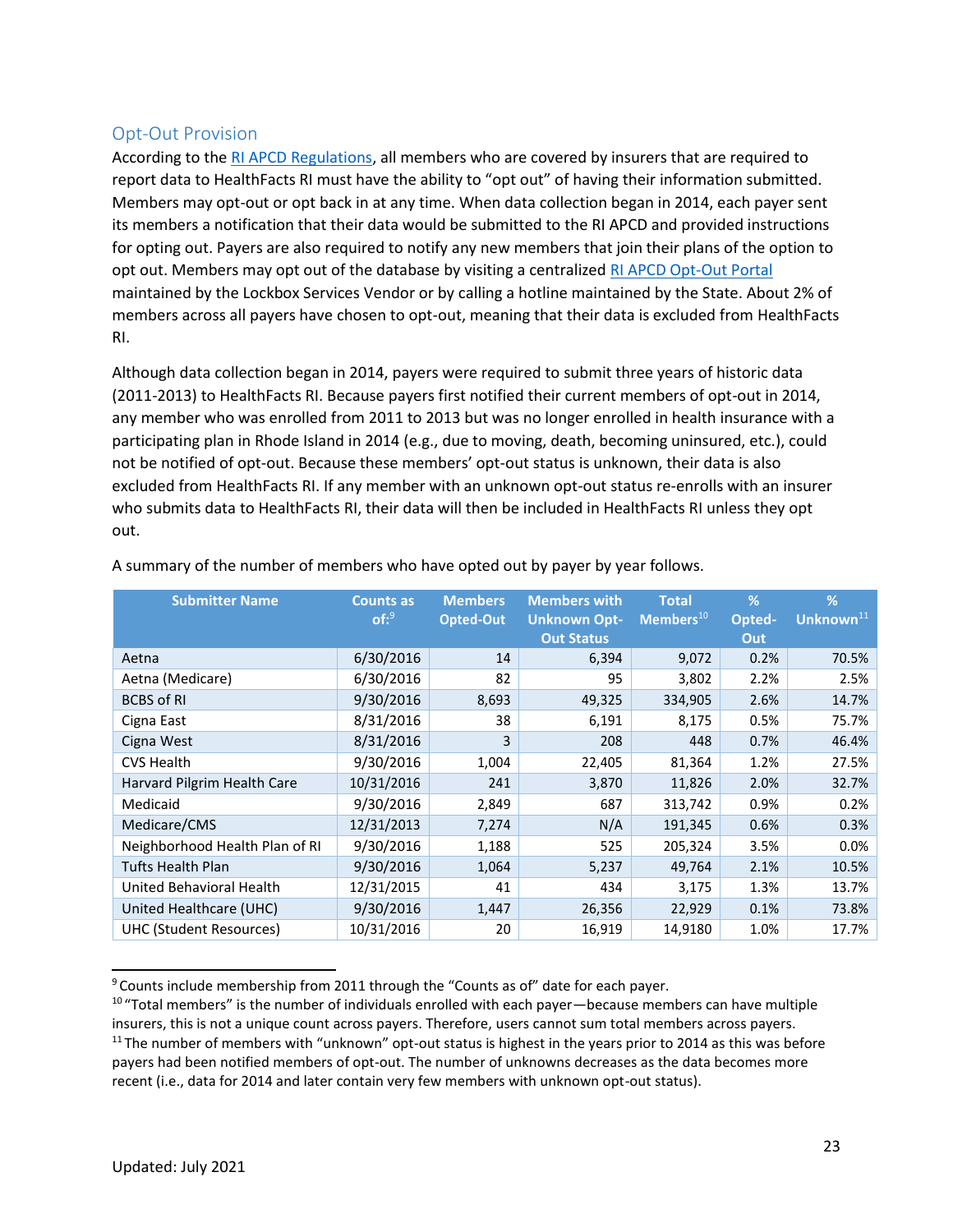| <b>Submitter Name</b>       | <b>Counts as</b><br>$of:$ <sup>9</sup> | <b>Members</b><br>Opted-Out | <b>Members with</b><br>  Unknown Opt- $\,$ Members $^{10}$ $\,$<br><b>Out Status</b> | <b>Total</b> | Opted-<br>Out | V.<br>Unknown $11$ |
|-----------------------------|----------------------------------------|-----------------------------|--------------------------------------------------------------------------------------|--------------|---------------|--------------------|
| UHC (Medicare & Retirement) | 9/30/2016                              | 2.274                       | 773.                                                                                 | 36.689       | 6.2%          | 2.1%               |
| UHC (New England)           | 8/31/2016                              | 499                         | 180                                                                                  | 83.900       | 0.6%          | 0.2%               |

## <span id="page-23-0"></span>Data Element Completeness

Occasionally, payers are unable to provide certain elements at the specified HealthFacts RI threshold level (or at all if they either do not collect the field or have system limitations). In these cases, payers can request variances exempting them from reporting on these elements altogether or permitting them reduced reporting levels. Certain data elements are subject to more variance requests than others and therefore may not be as well populated in the database.

For a full list of the completeness of each HealthFacts RI data element by payer line of business, refer to the *RI APCD Data Completeness Report*. Data requesters should consider how completeness rates may affect their intended analyses.

#### <span id="page-23-1"></span>Pharmacy Data

While all insurers and pharmacy benefits managers (PBMs) with more than 3,000 Rhode Island members are required to submit pharmacy data to HealthFacts RI, pharmacy data (eligibility and claims) is less complete than the medical data in the database. This is because many health plans use a separate "carve out" PBM or third-party administrator to administer pharmacy benefits, and many of these PBMs have fewer than the required 3,000 members to mandate data submission to HealthFacts RI.

| <b>Payer</b>                              | % of Medical Members with<br><b>Pharmacy Coverage Reported*</b> | % of Members without<br><b>Pharmacy Coverage</b><br>Reported* |
|-------------------------------------------|-----------------------------------------------------------------|---------------------------------------------------------------|
| Aetna                                     | 52%                                                             | 48%                                                           |
| Aetna (Medicare)                          | 96%                                                             | 4%                                                            |
| Cigna East                                | 44%                                                             | 56%                                                           |
| Cigna west                                | 100%                                                            | 0%                                                            |
| Harvard Pilgrim Healthcare                | 84%                                                             | 16%                                                           |
| United Healthcare                         | 70%                                                             | 30%                                                           |
| United Healthcare (Student Resources)     | 100%                                                            | 0%                                                            |
| United Healthcare (Medicare & Retirement) | 100%                                                            | 0%                                                            |
| United Healthcare of New England          | 100%                                                            | 0%                                                            |
| United Behavioral Health                  | $N/A**$                                                         | $N/A**$                                                       |
| Blue Cross Blue Shield of RL              | 91%                                                             | 9%                                                            |
| Tufts Health Plan                         | 93%                                                             | 7%                                                            |
| Neighborhood Health Plan                  | 100%                                                            | 0%                                                            |
| Medicaid                                  | 99%                                                             | 1%                                                            |

\*According to 2011-2014 data

\*\*United Behavioral Health administers behavioral health benefits only

## <span id="page-23-2"></span>Paid and Billed Amounts

Payers report only fee-for-service claims payments to HealthFacts RI. Payments associated with alternative payment arrangements, which are not at the claims-line level—such as bundled payments, capitated arrangements, and performance incentive payments—are not included in HealthFacts RI. As a